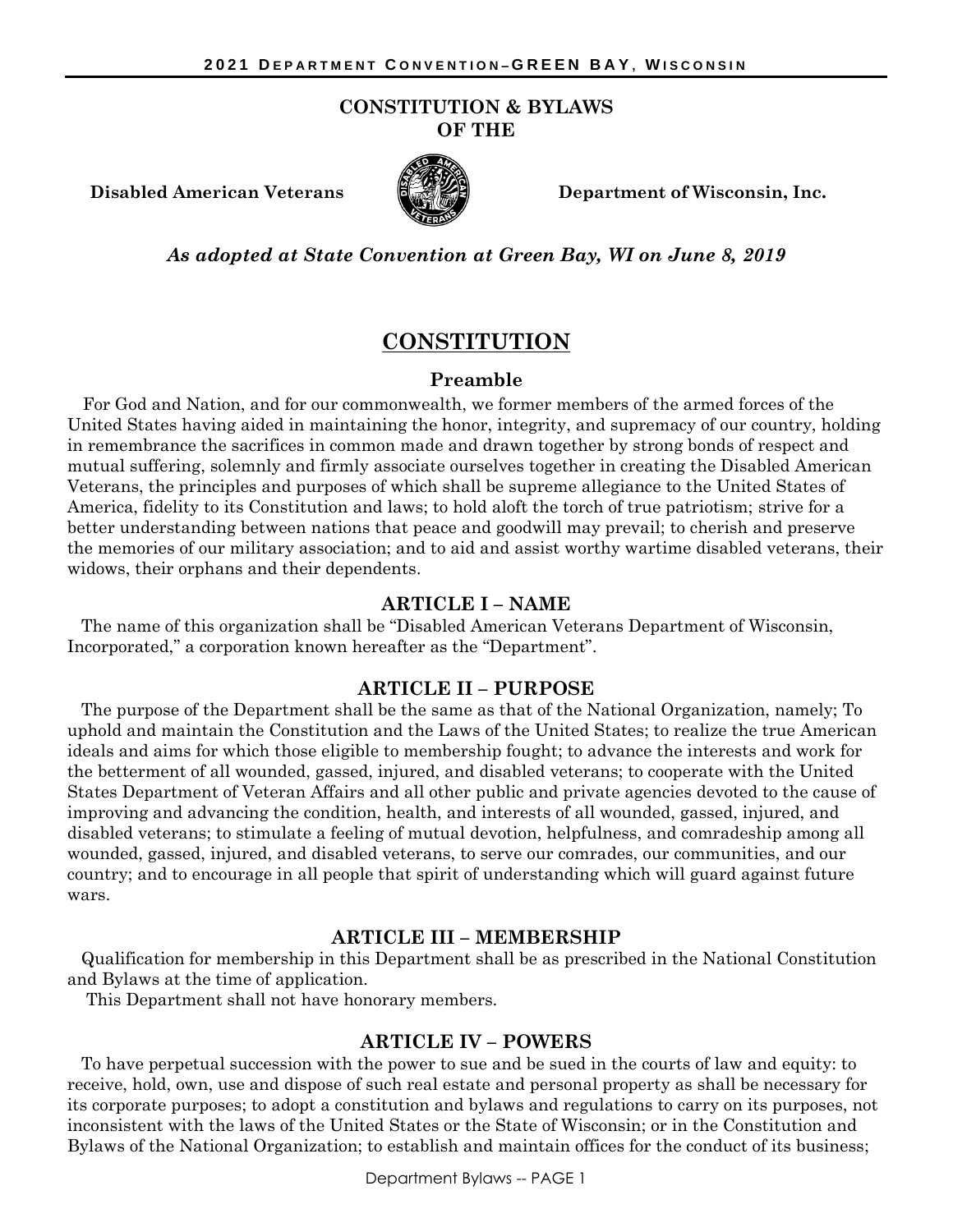to establish local chapter; to publish newspaper or other publication devoted to the purpose of the corporation and generally to do any and such acts and things as may be necessary and proper in carrying out the purposes of the Department.

# **ARTICLE V – ADMINISTRATION**

**Section 1** All administrative affairs of this Department shall be vested in an Executive Committee, to be composed of the Department Commander, Immediate Past Department Commander, Senior Vice Commander, Junior Vice Commanders, Benefits Protection Leader and Judge Advocate and the five District Executive Committee Members.

**Section 2** Elected Officers of the Department shall consist of the Department Commander, Senior Vice Commander, three (3) Junior Vice Commanders, Judge Advocate and Benefits Protection Team Leader.

**Section 3** Appointed Officers of the Department shall be the Department Adjutant, Treasurer, Legal Advisor, Chaplain, State Inspector, Chief of Staff, Sergeant-at-Arms, Officer-of-the-Day, State Veterans Administration Volunteer Services (VAVS) Chairperson and other appointees as necessary to fulfill the mission of the Department.

# **ARTICLE VI — LEGISLATION**

The supreme legislative powers of the Department shall be vested in a State Convention, which shall be composed of the Department Officers, representatives of the Districts, and Chapter organizations, which are now, or may be hereafter included in this organization.

# **ARTICLE VII — EXECUTIVE**

The executive authority of this organization shall be vested in the Department Commander.

# **ARTICLE VIII — AUXILIARIES**

This organization recognizes a DAV Auxiliary an auxiliary unit of the Disabled American Veterans, subject to its supervision and recommendations.

## **ARTICLE IX — AMENDMENTS**

This Constitution may be amended at any Department Convention, by a majority vote of the regularly elected and qualified delegates thereat, if and when three-fourths of the several Chapters then in existence and in good standing shall have ratified the proposed amendments, which ratifications must take place prior to the next Department Convention.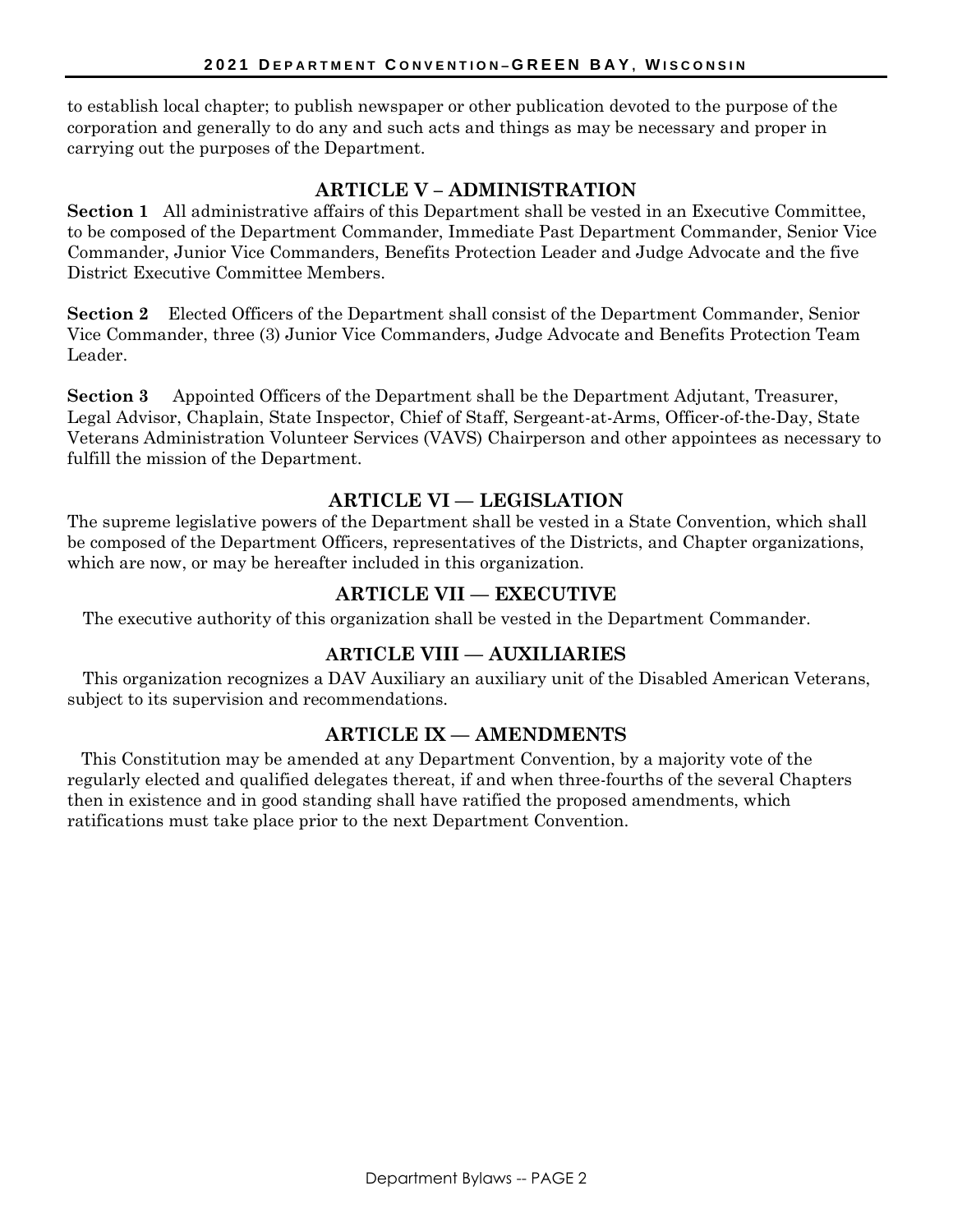# **Bylaws**

### **ARTICLE I Establishment and Jurisdiction**

SECTION 1. Under the authority of the Constitution and Bylaws of the National Department of the Disabled American Veterans (congressionally chartered) and of the corporation laws of the State of Wisconsin, there is established the "Disabled American Veterans, Department of Wisconsin, Incorporated" (Department) with the principal office in such city in the state of Wisconsin as determined by Department Executive Committee (DEC).

SECTION 2. This Department will consist of the members of all chapters existing in the state of Wisconsin under the provisions of the Constitution and Bylaws of the Department and of the National organization.

SECTION 3. This Department recognizes the National Organization known as Disabled American Veterans, incorporated by Act of Congress, and affirms its allegiance, and subordination, to the National Organization, its Constitution, Bylaws and all rules, mandates and regulations promulgated pursuant thereto. Upon dissolution of the Department, the assets remaining after the payment of its debts will be distributed as provided in Article 6, Section 6.4, Paragraph 5, of the National Bylaws.

SECTION 4. The ABSOLUTE POWER in this Department is vested in the Department Convention.

### **ARTICLE II Purpose**

SECTION 1. The purpose of the Disabled American Veterans, Department of Wisconsin, Incorporated, will be the same as that of the National organization, namely; To uphold and maintain the Constitution and the Laws of the United States; to realize the true American ideals and aims for which those eligible to membership fought; to advance the interests and work for the betterment of all wounded, gassed, injured, and disabled veterans; to cooperate with the United States Veterans Administration and all other public and private agencies devoted to the cause of improving and advancing the condition, health, and interests of all wounded, gassed, injured, and disabled veterans; to stimulate a feeling of mutual devotion, helpfulness, and comradeship among all wounded, gassed, injured, and disabled veterans, to serve our comrades, our communities, and our country; and to encourage in all people that spirit of understanding which will guard against future wars.

### **ARTICLE III Chapter Membership**

SECTION 1. Qualification for membership in any chapter under the jurisdiction of this Department will be as prescribed in the National Constitution and Bylaws at the time of application.

SECTION 2. No chapter within the jurisdiction of the Department will have honorary members. It will be the policy of the Department of Wisconsin to encourage life membership among its members.

SECTION 3. Any member in good standing at the time of application must transfer his membership to another chapter upon notification to the National Organization and with the consent of the receiving chapter. No transfer will affect the voting strength of any chapter within the jurisdiction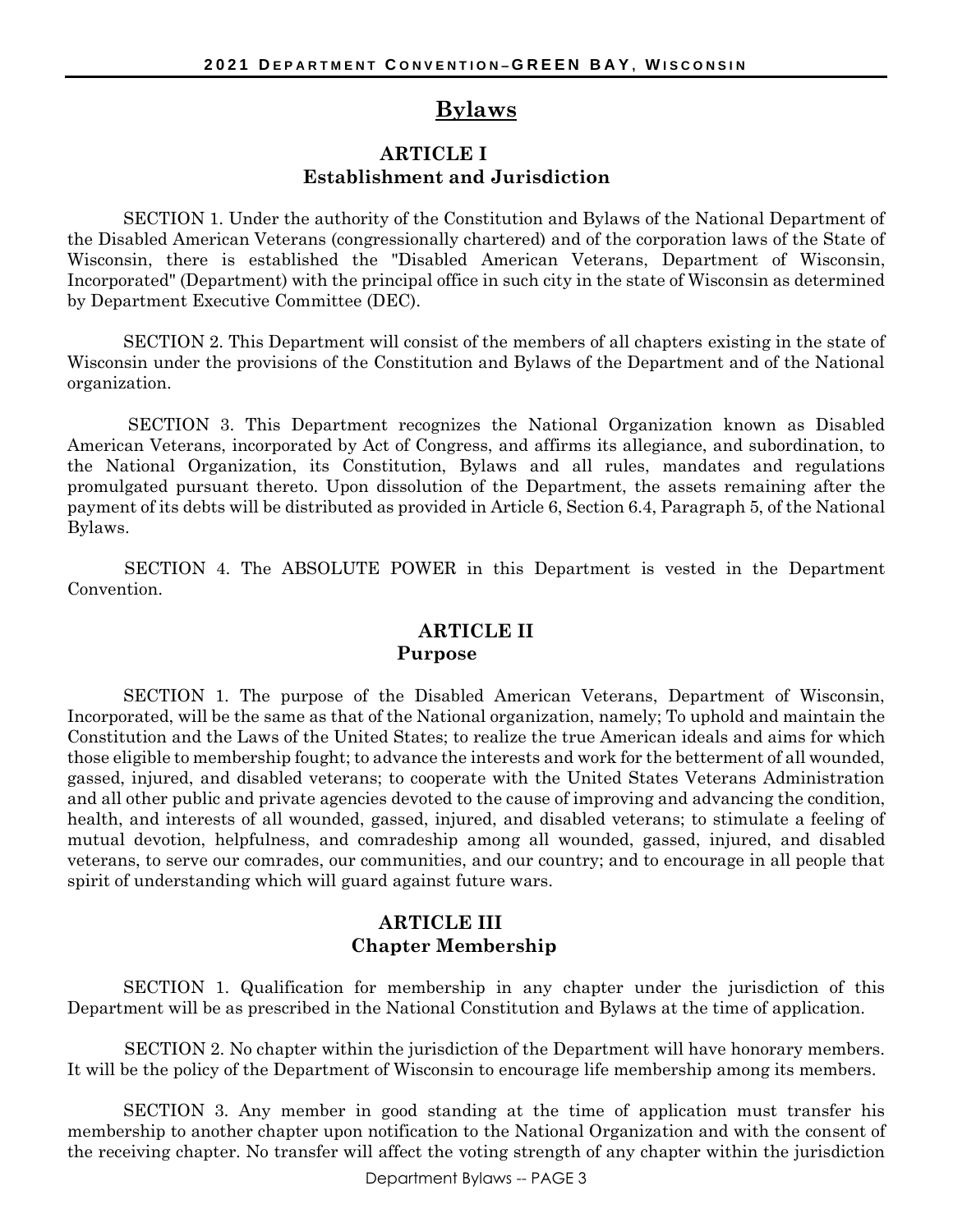of the department until the beginning of a new fiscal year, nor will there be any refund of dues to the receiving chapter.

# **ARTICLE IV Department Districts**

SECTION 1. For the dissemination of DAV information, the Department of Wisconsin will be divided into numerically identified districts with boundaries defined by state counties:

DISTRICT 1 Columbia (CH 60), Dane (CH 2), Dodge, Green, Jefferson (CH 63), Kenosha (CH 20), Milwaukee (CH 1, 19, 44), Ozaukee, Racine (CH 9, 34), Rock (CH 14), Walworth, Washington (CH 58) and Waukesha (CH 5) (13 Counties).

DISTRICT 2 Adams, Buffalo, Crawford, Grant (CH 40), Iowa (CH 67), Jackson, Juneau (CH 38), La Crosse (CH 12), Lafayette, Monroe (CH 27), Richland (CH 32), Sauk (CH 8), Trempeleau, Vernon, and Wood (CH 55, 57) (15 Counties).

DISTRICT 3 Ashland (CH 28), Barron (CH 52), Bayfield, Burnett, Chippewa (CH 21), Clark, Douglas (CH 4), Dunn, Eau Claire, Iron, Pepin, Pierce, Polk, Price, Rusk (CH 33), St. Croix, Sawyer, Taylor (CH 31, Washburn and (19 Counties).

DISTRICT 4 Florence, Forest (CH 43), Langlade (CH 23), Lincoln (CH 29), Marathon (CH 64), Marinette (CH 42), Menominee, Oconto (CH 45), Oneida (CH 62), Shawano, and Vilas (CH 56) (11 Counties).

DISTRICT 5 Brown (CH 3), Calumet CH 65), Door, Fond du Lac (CH 11), Green Lake, Kewaunee, Manitowoc (CH 24), Marquette, Outagamie (CH 18), Portage (CH 30), Sheboygan, Waupaca (CH 53), Waushara (CH 51), Winnebago (CH 17) and (14 Counties).

SECTION 2. As stated in Article 8 of the DAV National Bylaws, no district will exercise the powers of a governing body, conduct any fundraising drive, or be granted legislative powers.

- (a) No funds will be disbursed to the Districts by the Department.
- (b) No District will initiate or maintain a petty cash fund or a treasury.

SECTION 3. District elections will be held in the following manner:

- (a) Odd-numbered Districts will be held in odd-numbered years.
- (b) Even-numbered Districts will be held in even-numbered years.

SECTION 4. Each District will elect an Executive Committee Member, Alternate Executive Committee Member, Benefits Protection Team Member, Nominating Committee Member, and Alternate Nominating Committee Member.

- (a)Each elected official will serve a two year term.
- (b)If the District Executive Committee Member's position becomes vacant, the Alternate Committee Member will assume the duties, at which time, the Executive Committee Member will appoint a new Alternate Executive Committee Member.
- (c) If the Benefits Protection Team Member, Nominating Committee Member, or Alternate Nominating Committee Member positions should become vacant, the Executive Committee Member will make an appointment to fill the vacancy.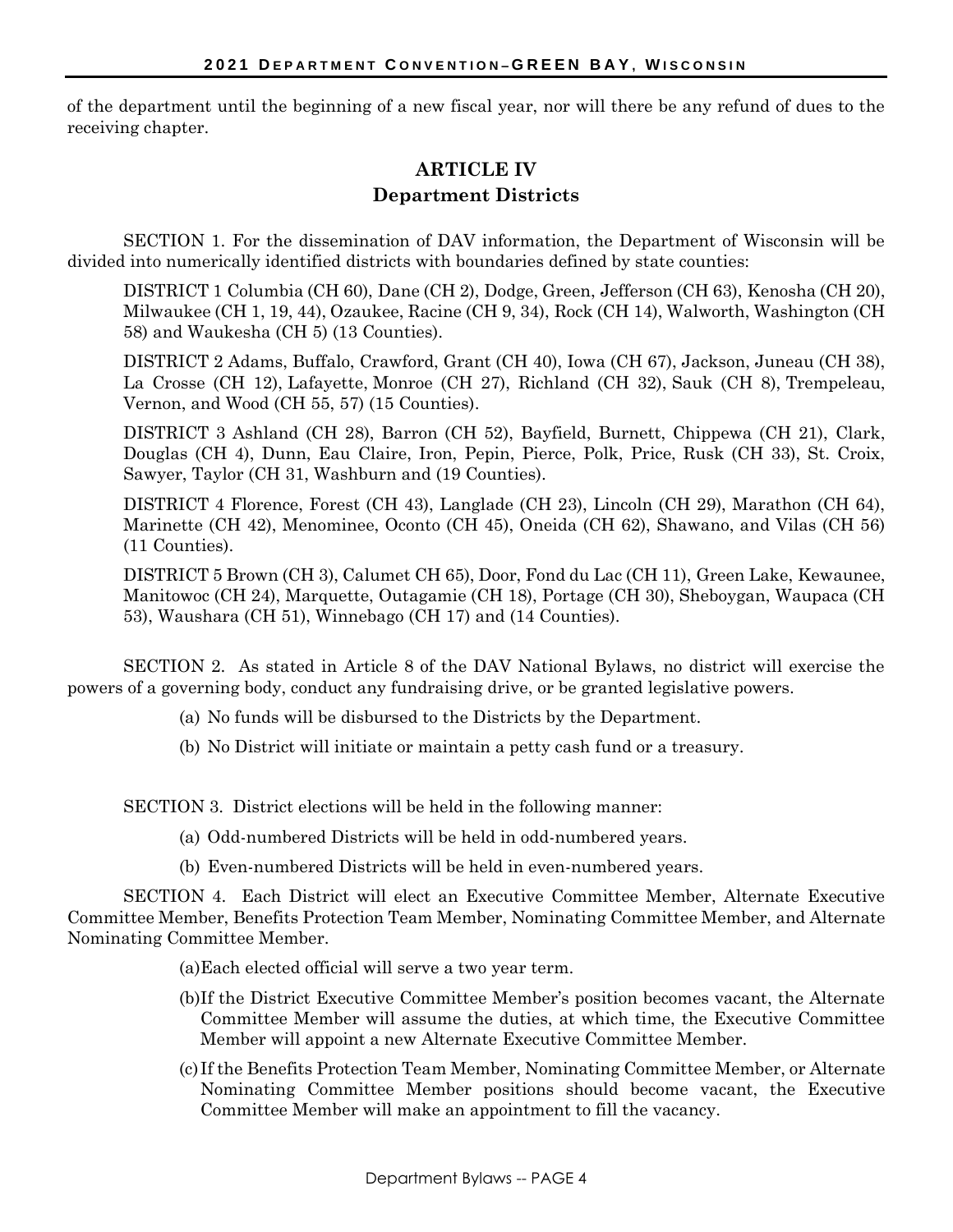SECTION 5. Each District election will be uniform and conducted in the following manner:

(a) Each chapter in its respective District will receive one vote and one additional vote for each 25 members (or a major fraction thereof) as described in Article X, Section 2 of the Department Bylaws.

SECTION 6. Each District will form an Advisory Committee consisting of the District Executive Committee member, Alternate Executive Committee member, Immediate Past District Executive Committee member, District Benefits Protection Team Member, District Nominating Committee Member, and all District Chapter Commanders.

- (a) The District Executive Committee Member will call an Advisory Committee meeting within 60 days following the department convention.
- (b) No funds will be disbursed to a District Executive Commtttee Member unless he/she has formed an Advisory Committee and has complied with the aforementioned Advisory Committee requirement.
- SECTION 7. Duties of the District Executive Committee Member will be as follows:
	- (a) Prepare and present a written report at each of the following events: Department Convention and Fall Conference.
	- (b) Represent the Department Commander when called upon to do so.
	- (c) Serve on the Department Executive Committee.
	- (d) Assist chapters within their District.
	- (e) Respond to problems and/or complaints within the District on behalf of the department.
	- (f) Request assistance from the Department Commander if needed.
	- (g) Conduct meetings and perform other duties as described in the Official Ritual of the DAV.
	- (h) Serve as a member of the Department Membership Committee and work with the Department Membership Chairperson to promote DAV membership.
	- (i) Promote and publicize the DAV Mission Statement and Policy of the National Organization consistent with the DAV National Constitution and Bylaws and in keeping with the best interest of the organization.
	- (j) Conduct at least one visit to each chapter within the district bi-annually to perform an assessment and provide assistance to chapter officers and members to ensure the effective operation of the chapter concerning but not limited to matters of understanding the mission of the DAV, fundraising, annual donations, membership, official meeting ritual, chapter hospital program participation with the VAVS Representatives and State Veterans Home Liaisons in local facilities, Local Veterans Assistance Program (LVAP) guidance, etc.
	- (k) Call for a District Conference each year by December 31st.
	- (l) The District Executive Committee Member Manual will provide guidance related to the District Executive Committee Member position.
	- (m)Perform additional duties in support of the mission of the DAV as should be assigned by the Department Commander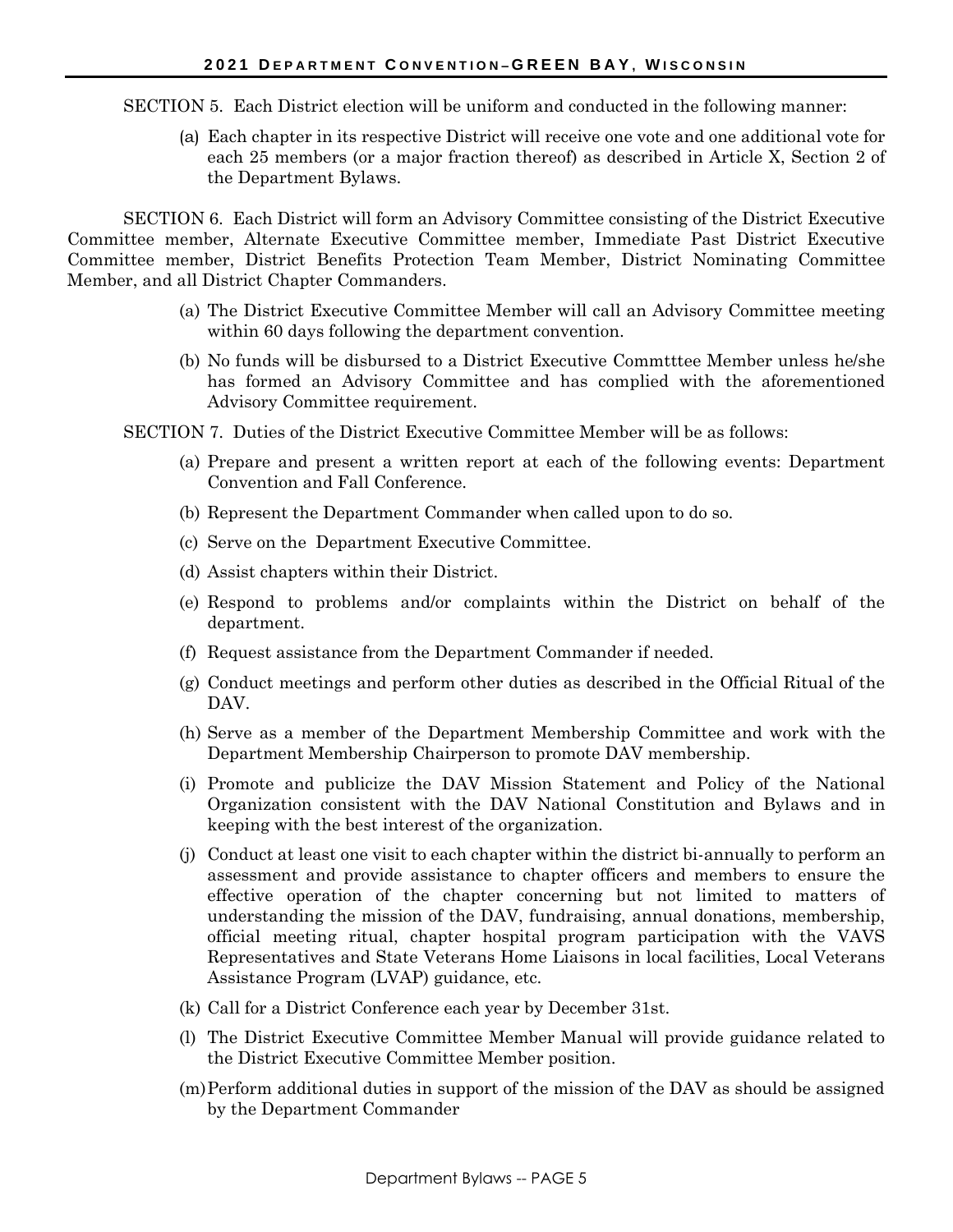SECTION 8. District Alternate Executive Committee Member will visit the home chapter of the District Executive Committee member its assessment.

- (a) The District Benefits Protection Team member and District Nominating Committee member will serve on their respective committees at the Department Convention.
- (b) The Alternate Nominating Committee Member will replace the Nominating Committee Member at the Department Convention, if the Nominating Committee Member is unable to serve.

SECTION 9. All travel expenses for District Executive Committee Member and Alternate Executive Committee Member, while performing their duties, will be performed on a per mile basis consistent with the current Department Travel Expense Reimbursement rate authorized by the Department Executive Committee.

SECTION 10. No District Conference will be scheduled, called and conducted until approved by the Department Commander.

- (a) To ensure that all information is properly disseminated at District Conferences all State Officers, candidates for State Office, visitors, and guests will speak before business is discussed.
- (b) District Executive Committee Members will perform all their duties as prescribed in this Article as well as duties as members of the Department Executive Committee as prescribed in Article IX of this document.

### **ARTICLE V Qualification for Office**

SECTION 1. Any person who is a member of the department in good standing will be eligible to hold any elective or appointive office within his chapter or this department, except as otherwise provided in this Constitution and Bylaws.

SECTION 2. If any chapter or department officer fails to remain a member in good standing in this department during his term of office because of non-payment of dues, including state and national per capita tax, the office to which he was elected or appointed will immediately become vacant until a successor has been validly elected or appointed.

### **ARTICLE VI Department Elective Officers**

SECTION 1. On the first day of each convention the prospective candidates for new offices will be introduced with nominations to be made immediately prior to the election of officers. Prior to the adjournment of each annual Department Convention, the registered delegates, all Department Officers and Past Department Commanders (PDCs) duly certified to vote by the Convention Credentials Committee will elect a Commander, Senior Vice Commander, 1st Junior Vice Commander, 2nd Junior Vice Commander, 3rd Junior Vice Commander, Judge Advocate and Benefits Protection Team Leader.

Each district will elect (as directed in Article IV, Section 4) a District Executive Committee member, Alternate District Executive Committee member, District Benefits Protection Team Leader, District Nominating Committee Member and Alternate District Nominating Committee Member at a district conference prior to the annual state convention. Such elected District Executive Committee Member, Alternate Executive Committee Member, District Legislative Officer, District Nominating Committee Member and Alternate District Nominating Committee Member will be presented to the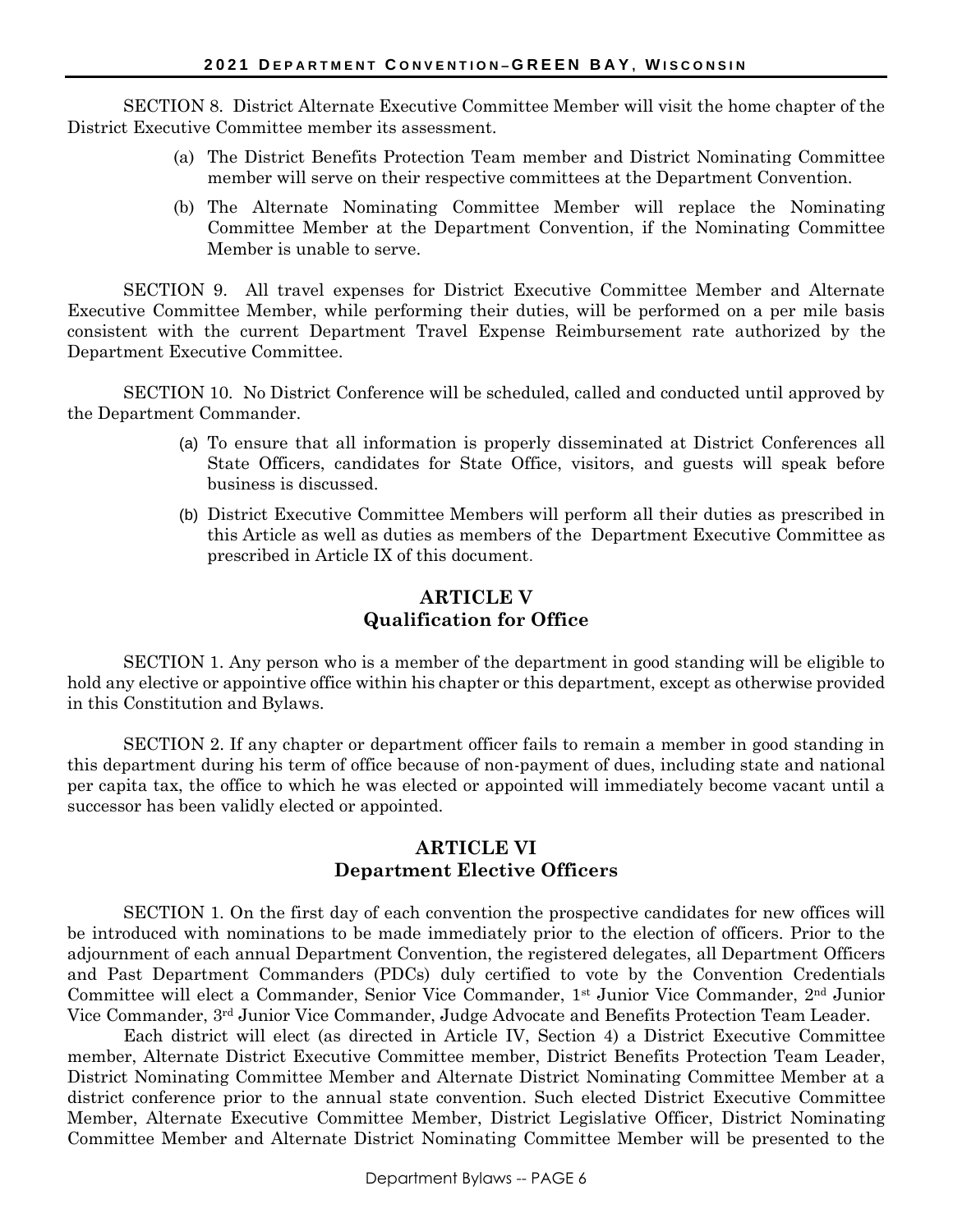annual state convention for confirmation. The Alternate Executive Committee Member will assist the District Executive Committee Member at their request.

SECTION 2. The term of all elective officers will expire as soon as their successors have been elected and installed. Vacancies in an elective office by reasons of death, resignation, indefinite absence from the state, or for any other reason will be filled for the period of vacancy through appointment by the Department Commander and confirmation by the Department Executive Committee.

SECTION 3. The Department Commander will be the Executive Officer of the Department, also known as the State Organization and corporation. As such, he or she in his or her absence the next highest officer, will preside at all Department Executive Committee meetings and be responsible for the maintenance of order and for the dispatch of department business; will oversee all checks for the legitimate disbursement of funds; will perform the duties of his office as indicated by convention mandates, by (DEC) action, or by the Department or National Organization. The elected and incumbent Department Commander, only if nominated and duly elected, may succeed themselves in office on a onetime, one additional term of elective office basis as Department Commander not to exceed two (2) successive elective terms of office.

SECTION 4. The Department Senior Vice Commander will assist the Department Commander upon request in his administrative duties; and in the event of death, resignation, removal, or inability of the Department Commander to discharge his or her duties, will assume the duties of Department Commander for such period of vacancy or inability to act. Should the duly elected Department Commander resign, die or become totally incapacitated while in office, the Senior Vice Commander shall assume both the office and duties of the Department Commander for the remainder of that non-elective term. He or she will not have the fulfillment of the remainder of that non-elective term of office charged against him or her in respect to Article VI, Section 3, although it will be his or his sole option whether he or she elects to run for another term of elective office. The Department Senior Vice Commander will be the Department Membership Director. The Senior Vice Commander will also oversee media relations and outreach.

SECTION 5. The 1ST Junior Vice Commander will assume the duties of the Senior Vice Commander during any period in which such officer is unable to act and will perform such other duties as the Commander or Department Executive Committee may direct. The 1st Junior Vice Commander will be on the VAVS Committee.

SECTION 6. The  $2<sup>nd</sup>$  Junior Vice Commander will assume the duties of the 1st Junior Vice Commander during any period in which such officer is unable to act and shall perform such other duties as the Commander or the Department Executive Committee may direct. The 2nd Junior Vice Commander will be the Local Veterans Assistance Program (LVAP) Coordinator.

SECTION 7. The 3rd Junior Vice Commander will assume the duties of the 2nd Junior Vice Commander during any period in which such officer is unable to act and shall perform such other duties as the Commander or the Department Executive Committee may direct. The 3rd Junior Vice Commander will be the Department Youth Awards Committee Chairman and Jesse Brown Youth Scholarship Committee Chairman.

SECTION 8. The Department Judge Advocate will be the advisor on matters concerning interpretation of the DAV Constitution & Bylaws at both the chapter and Department levels. He/she will, when necessary and/or practicable, seek guidance from the National Judge Advocate and/or Inspector General. They will, upon request of the Department Commander, or the DEC, or of the Department Convention, render their opinion upon all questions arising out of the Department,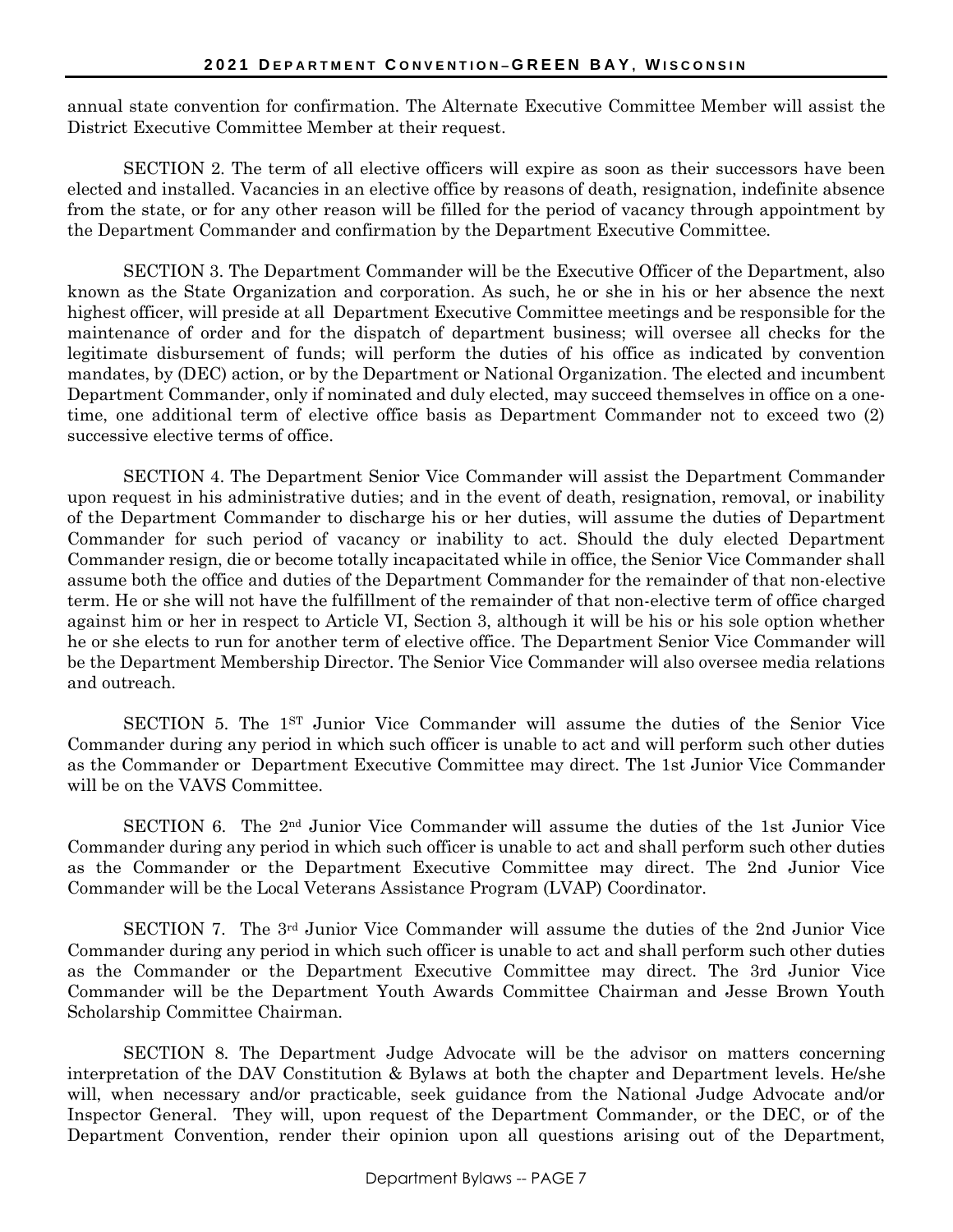including its subordinate organizations. If the Department should receive a request from any chapter for an interpretation of any part of its Constitution and Bylaws, the Commander will refer such question to the Department Judge Advocate for his written opinion. All opinions rendered by the Department Judge Advocate are to be understood to be advisory only, and not mandatory.

The Commander may direct the Department Judge Advocate to act as the Parliamentarian for any or all sessions of the Annual Department Convention, and Annual Fall Conference as well as for any or all Department business meetings.

SECTION 9. The Department Benefits Protection Team Leader will represent the Department as assistant to the Commander in promoting state and national legislation beneficial to the welfare of veterans disabled in wartime service. In the absence of the Department Commander, it will be his duty to advise the members and committees of legislative bodies regarding the needs of members. They will keep the Commander informed of important developments in legislative activity and will make a presentation to the convention body detailing activities performed and events attended in both the exercise of their constitutional duties as well as providing an account of any and all assigned duties representing the Department Commander and/or the State Organization.

- (a) Immediately following the Department Convention, the Department Benefits Protection Team Leader will collect all resolutions relating to veteran's legislation and will forward same to the State of Wisconsin Council on Veterans Programs (COVP) to be promoted through the Wisconsin legislature and through the Wisconsin Department of Veterans Affairs as part of the Annual DAV Department of Wisconsin Legislative Programs to the Wisconsin Legislature.
- (b) The Benefits Protection Team Leader will actively endorse the bills introduced by the Council on Veterans Programs as well as bills endorsed by the Wisconsin Department of Veterans Affairs, unless clearly against DAV policies and convention mandates.

SECTION 10. Any officer elected by the Department Convention may be recalled upon a written demand and signed petition consisting of members in good standing supportive of such recall petition by any group of chapters whose combined delegate votes of the preceding annual convention would have constituted a majority of the Department delegate votes, provided such a group also constitutes a majority of the Department chapters represented at such convention. Following the certification of a clear delegate majority established by means of said recall petition by the DEC, a successful recall certification will be cause to effect the Department Commander to make an appointment to fill the vacancy caused said recall, he or she must further elect to referring the matter for investigatory and/or disciplinary action in the case of a grievous offense equating to a serious violation of the Constitution & Bylaws of the National or State Organization. General rules of good conduct and decorum will apply uniformly to all members, including officers of the Department Organization.

### **ARTICLE VII Department Committees and Appointed Officers**

SECTION 1. There will be nine (9) standing committees in the Department: Membership, Media, Constitution and Bylaws, Finance, Rehabilitation and Hospital, Benefits Protection, Nominating, Human Resources, and Women Veterans.

> (a) The Department Commander, subject to the approval of the Department Executive Committee, will have the power to appoint such other committees and department officers as they deem appropriate, but such appointed members will not incur any expense without prior authorization of the Finance Committee.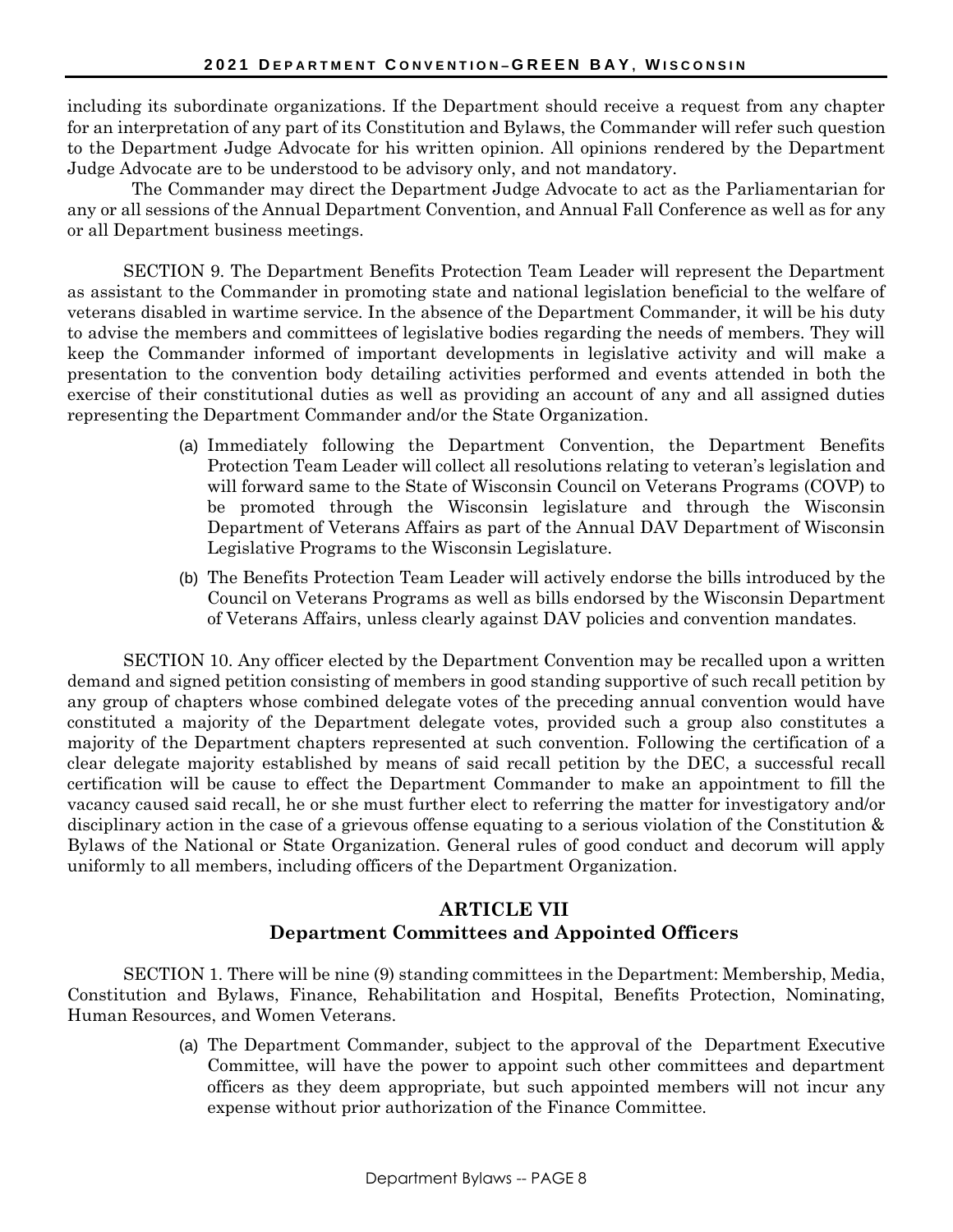(b) No member of any committee will give any publicity to the findings of that committee without the prior consent of the Department Commander.

SECTION 2. Unless otherwise provided in this Constitution and Bylaws, the Department Commander, with the approval of the Department Executive Committee, will appoint the chairman and the members of the committees. The term of the members of the committees will not exceed that of the terms of office corresponding to the installation of officers following the associated Department Convention unless otherwise specified herein. The Department Commander, with the approval of the Department Executive Committee, may replace any member of any committee.

- (a) In the event the duties of any standing committee are not sufficiently defined by the Constitution and Bylaws, the Commander, or a sub-committee of members of the Department Executive Committee appointed by the Commander, will be authorized to outline the duties of such committee.
- (b) The chairman of each committee must furnish the Department Commander with a list of potential committee members who have had valuable experience and training in the work to be performed. Any member of this Department in good standing is eligible to be considered for all committees.

SECTION 3. The appointment of and duties of the Department Inspector, Chaplain, Officer of the Day, Chief of Staff, Sergeant-at-Arms, Webmaster, or other appointed officers, will be as indicated in the Official Ritual and as usually performed by such officers, or as the Commander may request.

SECTION 4. The number of persons deemed necessary to perform the essential functions of the Department Membership Committee will be determined annually, based on the programs and suggestions of the Membership Chairman It is recommended that the Department Junior Vice Commander and a member of the National Service Office be a part of this committee. The funding for this committee is set forth in Article XII, Section 2.

Membership Subcommittee will be formed in each district consisting of the District Executive Committee Member, Alternate District Executive Committee Member and two (2) members of each district to serve during the term of the Department Executive Committee .

> (a) The duties of this Subcommittee will be the promotion of membership throughout the department area. This includes, but is not limited to: recruitment of new members, starting new chapters, promoting open meetings, assisting in promoting the National Van Program in Wisconsin, and through assisting local chapters in membership recruitment.

SECTION 5. The Media Committee will be composed of the Department Adjutant, Department Deputy Adjutant, Department Benefits Protection Team Leader and two (2) members of the department in good standing appointed by the Department Commander, subject to approval of the Department Executive Committee.

> (a) The duties and responsibilities of the Media Committee will be to promote Disabled American Veterans, Department of Wisconsin, and its' Mission Statement to the general public, by utilizing appropriate media opportunities in a swift and expeditious manner.

SECTION 6. The Constitution and Bylaws Committee will be composed of at least five (5) members, one of which will be the Immediate Past Commander (IPC). The Chairperson of the Constitution and Bylaws Committee will be the Department Judge Advocate.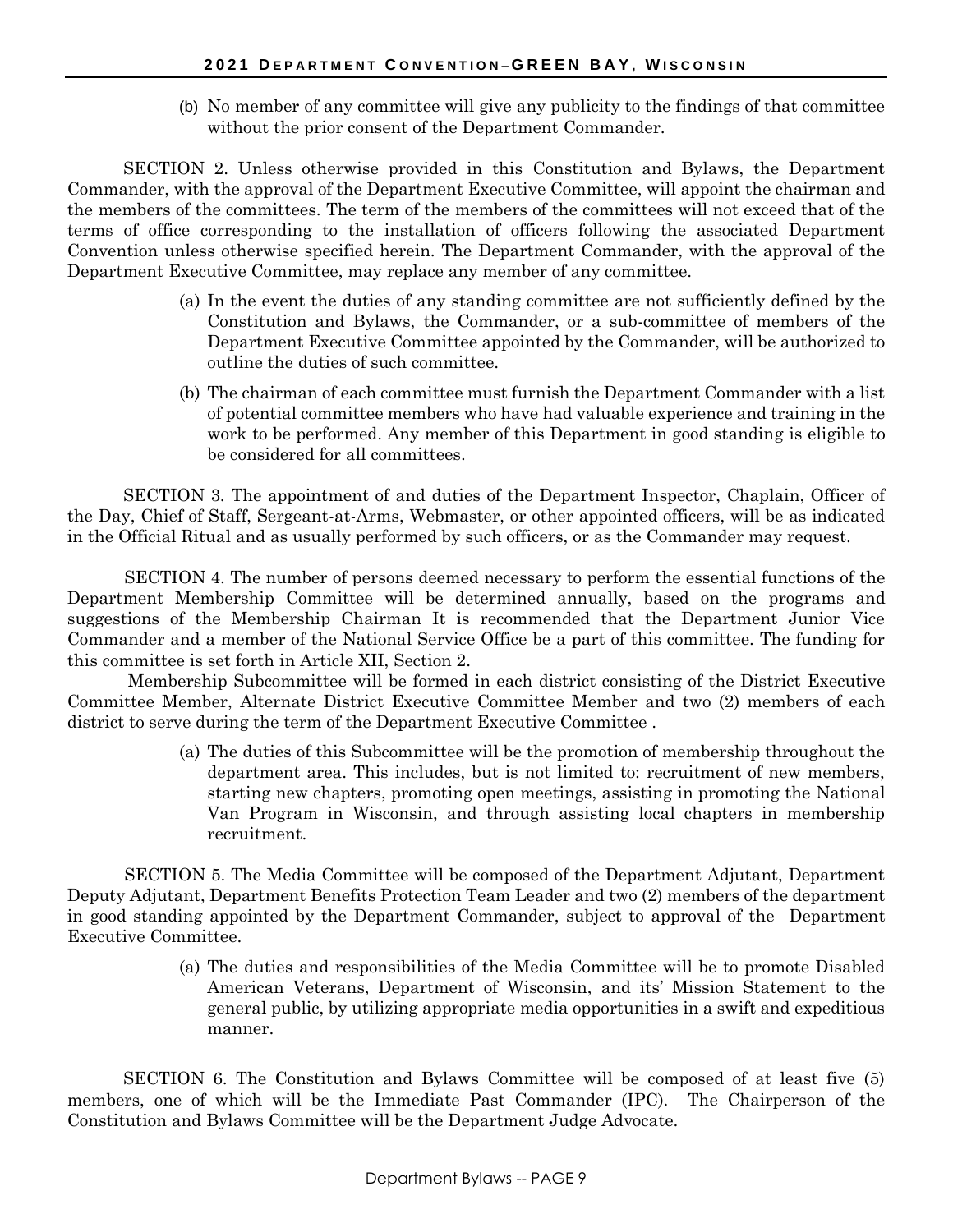- (a) The duties of this committee will include, but are not limited to, considering all proposed amendments to this document as will have been referred to it by Convention mandate or as will be further authorized by constitutional provisions. It will have the additional duty of preparing proposed amendments for the removal of conflicts caused by changes made to the DAV National Constitution and Bylaws and/or changes to the DAV Mission Statement, official policy, parlance or to the DAV Official Ritual that has been duly ratified by the National Executive Committee and ordered implemented by the National Adjutant.
- (b) This committee will act as the Constitution and Bylaws Committee at the Department Convention and the Commander will be empowered to fill all vacancies because of absence from the Department Convention of any of its members.

SECTION 7. The Department Finance Committee will be composed of five (5) members of the Department. The members will be appointed as follows: one member for four (4) years, one member for three (3) years, one member for two (2) years, and one member for one (1) year, and the Department Commander. The member appointed for one year will act as chairperson. Following completion of the appointment year, the member will advance to the next appointment term in declining fashion (e.g. 4 years to 3 year, 3 years to 2-year, 2 years to 1 year, and 1 year to completion). The Department Adjutant, the Immediate Past Commander and the Department Treasurer will be ex-officio members consistent with advisory membership absent of the voting privileges of regular committee members.

- (a) The Finance Committee will annually recommend for approval of the Department Executive Committee, a budget of department funds for general, hospital and transportation programs. The committee will arrange a depository of department funds.
- (b) The Finance Committee will annually recommend the salary of the Department Adjutant, Department Treasurer, Office Clerk-Bookkeeper, Office Clerk-Administrative, Department Transportation Manager (TPM)-North, Department Tranprotation Manager (TPM)-South, VAMC Milwaukee Hospital Services Coordinator (HSC), VAMC Tomah HSC, VAMC Madison HSC or any combination of positions deemed necessary or practicable or as a matter of efficiency of services and/or economics. The salaries are to be approved by a two-thirds (2/3) vote of approval of the Department Executive Committee.
- (c) The Finance Committee will recommend to the Department Executive Committee any expense accounts for the Department Adjutant that may be necessary to promote the welfare of the Disabled American Veterans.
- (d) The Finance Committee will conduct quarterly audits and monitor the department budget to ensure that prior notification is given to the Department Executive Committee of any accounts that must exceed its proposed annual budget.
- (e) The Finance Committee will provide a written approval of payment of all bills of expense and will perform such duties as must be delegated by the Department Executive Committee.

SECTION 8. The Rehabilitation and Hospital Committee will be composed of ten (10) members of the Department. The members will be appointed as follows: The State VA Voluntary Services (VAVS) Chairman a VAVS representative from each of the three (3) Veterans Administration Medical Centers (VAMCs) at Madison, Tomah and Milwaukee, the Associate VAVS Representative from the Veterans Administration Medical Centers at Minneapolis, Minnesota and Iron Mountain, Michigan, Liaison Officers of the State Veterans Homes at King and Union Grove and Chippewa Falls and the Department Service Director. The National Service Officer (NSO) Supervisor or Assistant NSO Associate Supervisor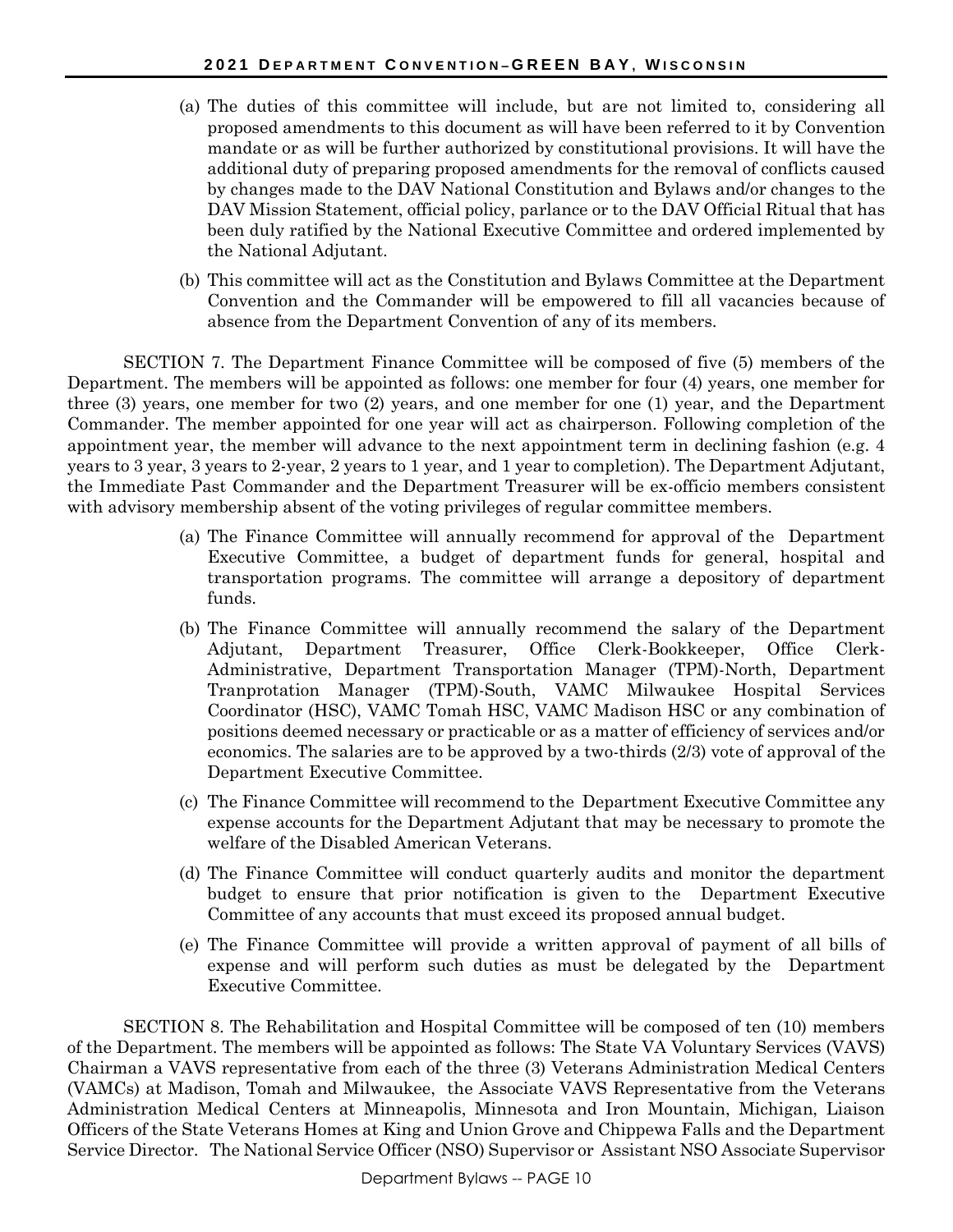and the 1st Junior Vice Commander will serve on the committee as ex-officio members, consistent with advisory membership absent of the voting privileges of regular committee members.

The State VAVS Chairperson will be the Chairperson of the Rehabilitation and Hospital Committee.

- (a) The duties and responsibilities of this committee will be, but not limited to, to survey and recommend to the Department Executive Committee advisable actions, and programs to promote the welfare of hospitalized veterans and their dependents, and outline programs of service work in the Department. The committee will meet immediately prior to the Department Convention, at Department Fall Conference, or at the call of the chairman with the approval of the Department Executive Committee.
- (b) The Department VAVS Chairman will be recognized as the Department Liaison between the Veterans Administration (VA) Medical Centers and Clinics as well as State of Wisconsin Veterans Homes. Department VAVS Representatives, State Veterans Home Liaisons, the State VAVS Chairman, Department Elective and Appointed Officers, Members and all DAV Volunteers will comply with all regulations and rules established by the DAV National Voluntary Services Program Director. The Department VAVS Chairman will not be a VAVS representative or deputy.
- (c) In the appropriate even years, the Department Commander will recommend for certification to the National Voluntary Services Director, the name of a member of this Department to be considered for the position of Department VAVS Chairperson. The Department VAVS Chairman will be responsible for coordinating the VAVS Program in the Department and educating the DAV chapters as to their responsibilities in the DAV Voluntary Services Program. They will ensure, as much as practicable, that all VA Medical facilities and State Veterans Homes are staffed with at least one VAVS Representative or State Veterans Home Liaison and such Deputies as recommended by each facility's VAVS Representative or State Veterans Home Liaison and as are permissible by staffing standards established by the National Voluntary Services Director and/or state or federal officials in accordance with staffing recommendations made by Department VAVS Chairperson under authorization from the Department Executive Committee. When making an initial VAVS Representative or Deputy Representative certification/appointment recommendation and/or upon receipt of each request for renewal of certification of VAVS Representatives and/or Deputy Representatives, the names of individuals receiving a recommendation will be expeditiously submitted by the VAVS Representative of each VA Medical Facilities as well to the State VAVS Chairperson, he or she possessing oversight authority to approve or deny and/or modify the corresponding VAVS Representative's intial certification/appointment recommendation by submission of their final recommendation to the National Voluntary Services Director. He or she will ensure that the VAVS Representative of each VA Medical Facility and State Veterans Home Liaison submit a monthly activities report to the State VAVS Chairperson, who will forward those reports corresponding to each VA Medical Facility's DAV VAVS Program to the National Voluntary Service Director.
- (d) The Department VAVS Chairperson will promote the interests of the Department Rehabilitation & Hospital Committee and will promote and publicize the virtues of both chapter participation with the VAVS Representatives and State Veterans Home Liaisons in conducting their own Local Veteran Assistance Program (LVAP)-qualified hospital program at nearby VA medical facilities and/or state veterans homes as well as in providing chapter donations for funding of the VA Voluntary Services (VAVS) Program and Hospital Fund, by means which DAV Voluntary Services Program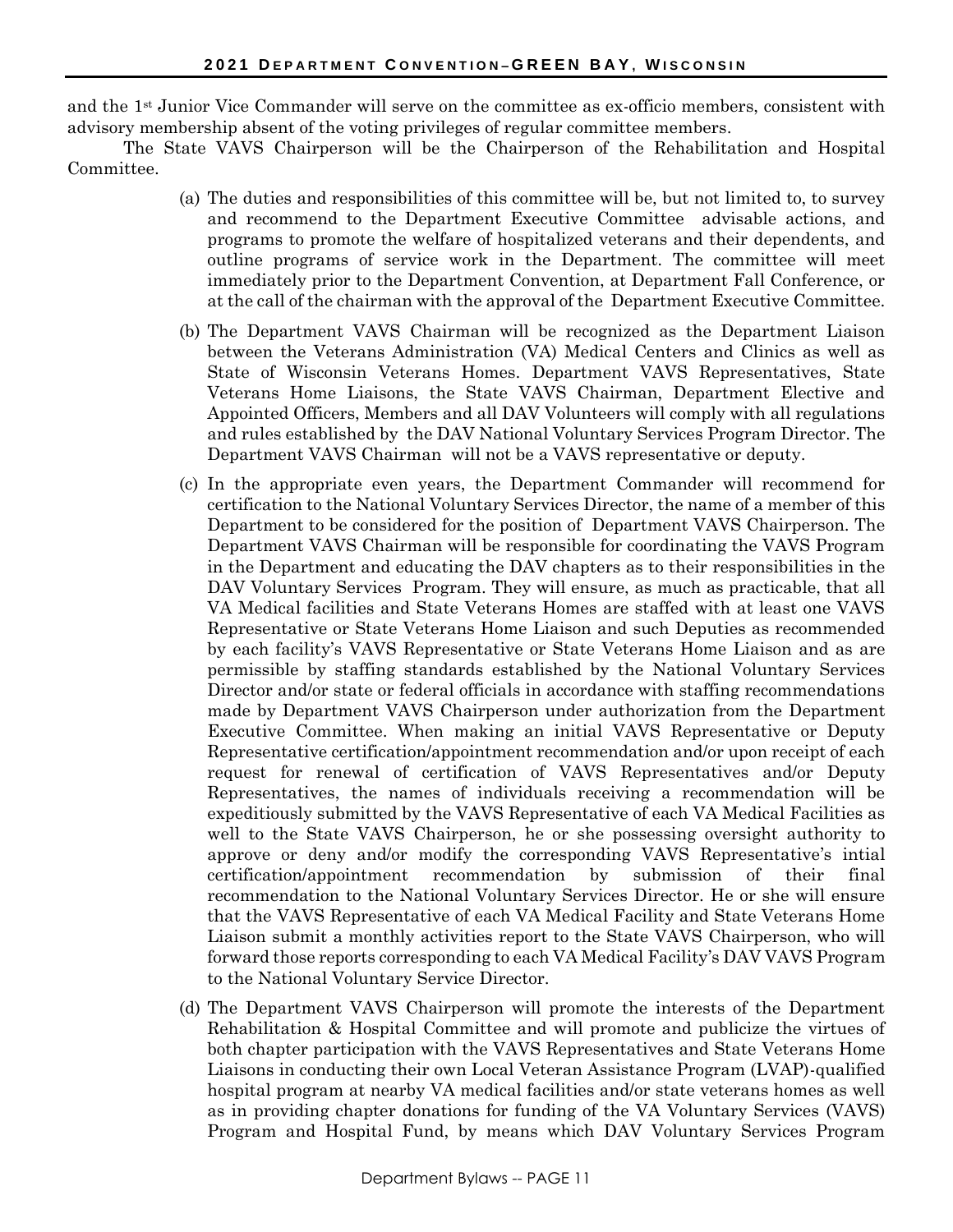volunteers are provided with a small daily stipend to offset personally owned vehicle (POV) transportation costs

SECTION 9. The Benefits Protection Committee will be comprised of the Benefits Protection Team Member duly elected at each District Conference. The Department Benefits Protection Team Leader will be the Chairperson of the Benefits Protection Committee.

- (a) The duties and responsibilities of the Benefits Protection Committee will be to actively discuss and make recommendations to the Department Executive Committee and Convention body all resolutions pertaining to Benefits Protection in the form of state and federal legislative and federal and states veterans affairs agency regulatory and/or administrative matters affecting the veteran community as a whole and not particularly affecting those domiciled or utilizing services in facilities or programs managed by state or federal veterans affairs departments or other quasi-governmental contracted facilities, programs and/or providers
- (b) This committee will enthusiastically and actively endorse and promote any and all state and/or federal resolutions pertaining to legislative or agency administrative veteran issues that have been duly voted on and approved by majority vote of the department convention.

SECTION 10. The Nominating Committee will be composed of five members. Each District will elect one person to serve on the committee. The committee will elect its own chairman. Each district will also elect an alternate to serve in the event the elected Nominating Committee member is unable to perform his duties.

- a) The duty of the Committee is to seek out qualified members to serve the Department in the elective offices as outlined in Article VI, Section I of the Department Bylaws. The members elected to the Nominating Committee will be elected at their respective Spring District Conferences, the odd numbered districts will conduct elections in the odd numbered years, and the even numbered districts will conduct elections in the even numbered years.
- b) The term of each elected District Nominating Committee Member and Alternate District Nominating Committee Member will coincide with the elective term of that of the respective District Executive Committee Member and Alternate District Executive Committee Member being installed and seated following the close of the annual Department Convention held during the prior term/fiscal year.
- c) The Nominating Committee will make a recommendation to the convention body corresponding to the candidate being recommended for each office being contested prior to the election being conducted.

SECTION 11. The Human Resources Committee will be composed of at least five (5) members of the department, in good standing, four of whom will be the Commander, Senior Vice Commander, Immediate Past Commander, and the Chairman of the Finance Committee. The Commander will appoint the remaining member while the committee will appoint its own chairperson subject to approval by Department Commander. The Department's Legal Advisor will serve as an advisor to the committee. All expenses relating to this committee will be considered annually when determining the Department's budget. The duties and responsibilities of this committee are to review existing personnel policies and develop and/or recommend changes to personnel policies and procedures for Department employees.

SECTION 12. The Transportation Committee will be composed of five Hospital Service Coordinators (HSCs) from the following VA Medical Centers (VAMCs) or Community Based Outpatient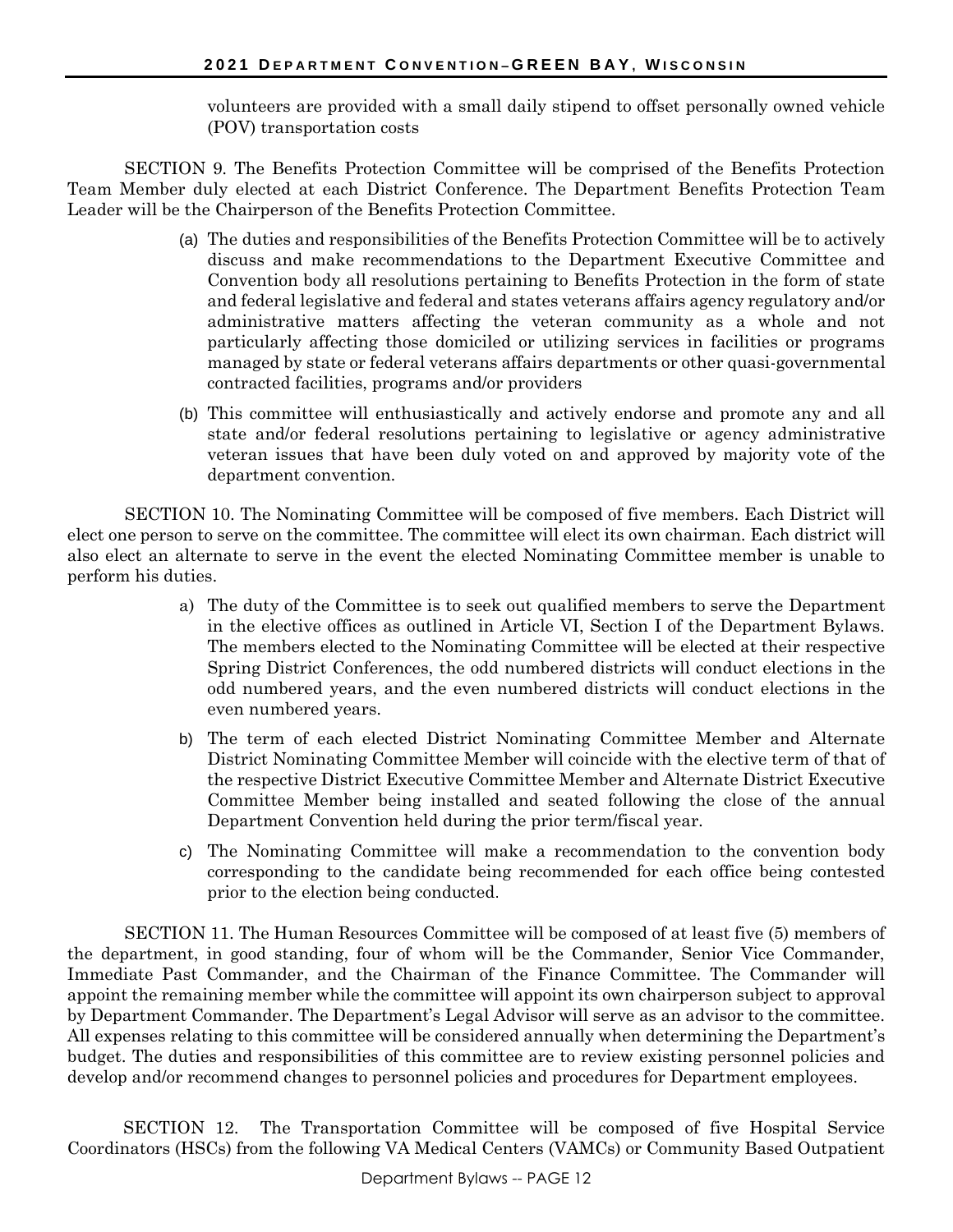Clinics (CBOCs): Milwaukee, Madison, Tomah, Appleton, Green Bay, Superior and Iron Mountain, MI, as well as one or more individuals appointed to oversee HSCs and DAV Transportation Program operations for designated VA Medical Center (VAMC) or Community Based Outpatient Clinic (CBOC). The committee co-chairpersons will be the North & South Regional Transportion Program Managers.

The duties of this committee will include assisting veterans with transportation needs to get to their scheduled appointments at VAMCs, VA Clinics or CBOCs or related government VA travel. This will be accomplished by determining appropriate routes to and from these facilities, including various pick-up and drop-off points. The HSCs need not be members of the DAV or DAV Auxiliary. The HSCs are responsible for the recruitment of drivers and volunteers for their offices. They will be responsible for the out-stationing of vans as deemed necessary. All work assignments and activities of the HSCs will fall under the managerial authority of the TPM(s). The TPM(s) and HSCs will ensure that DAV Transportation Program operational functions dovetail with the functions managed by the DAV VAVS Representative, who will assist in publicizing the need for program volunteers, and will, upon request, serve as a liaison between the VA Voluntary Services Chief, VA Voluntary Services Executive Committee and VAVS Committee, facility administration and staff toward the overall goal of providing the TPD, TPM(s) and HSCs with the DAV program and services support under their management toward ensuring that DAV provides an effective and efficient Transportation Program in each VA facility wherein veteran transportation services are offered to eligible ambulatory veterans.

SECTION 13 The Women's Veterans Committee will be composed of five members appointed by the State Commander with approval of the DEC. The chairman of said committee will be determined by the Department Commander. The purpose of this committee will be to advocate for and champion solutions to the unique challenges faced by Women Veterans in utilizing their earned benefits.

- (a) The Department Judge Advocate will be an advisor to the committee,
- (b) The Chairperson will seek volunteers to assist with;
	- i. Outreach Program(s)
	- ii. Secretary (for meeting minutes)
- (c) The Committee will meet at Fall Conference and State Convention to discuss Women's Veterans issues,
- (d) The Chairperson will work with DAV National staff to enhance and expand Women Veteran's Programs,
- (e) The Chairperson will provide a report for Fall Conference and State Convention; as well as an article for State Convention book.

#### **ARTICLE VIII**

### **Department Adjutant, Deputy Adjutant, Department Treasurer, Deputy Treasurer, Office Clerk-Administrative, Office Clerk-Bookkeeper, Department Inspector, Deputy Benefits Protection Team Leader, Transportation Program Director, Transportation Program Manager-North, and Transportation Program Manager-South**

SECTION 1. Upon installation, the Commander will expeditiously appoint a Department Adjutant, Deputy Adjutant, Department Treasurer, Deputy Treasurer, Office Clerk-Administrative, Office Clerk-Bookkeeper, Department Inspector, Deputy Benefits Protection Team Leader, Transportation Program Director, Transportation Program Manager-North, and Transportation Program Manager-South subject to approval by the (DEC).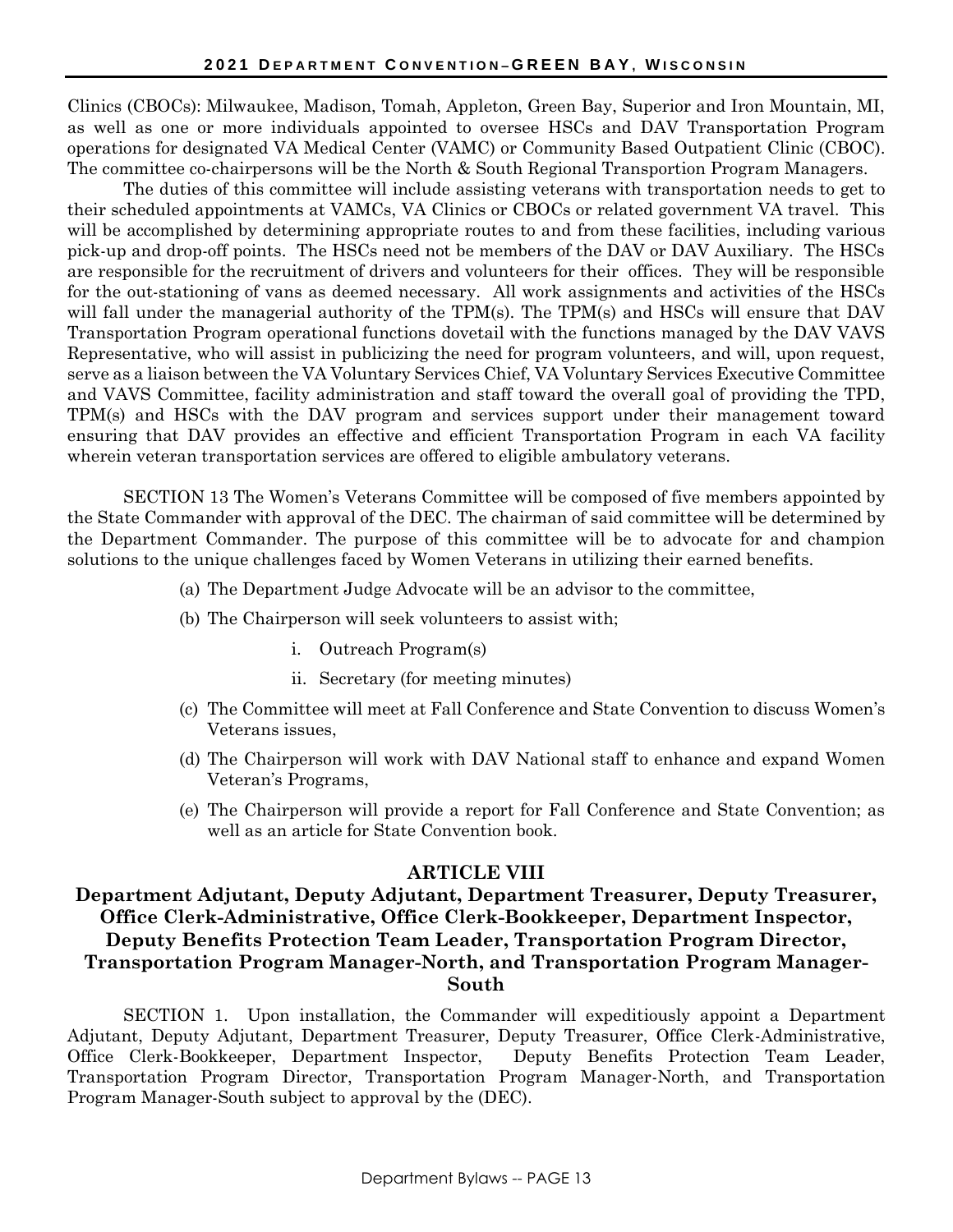- (a) Unless the Department Adjutant is under a contract approved by the Department Convention, all appointments made by the Commander upon installation will be annual.
- (b) All appointments made by the Commander upon installation will be a member in good standing of the Disabled American Veterans.
- (c) The salaries of the Department Adjutant; Treasurer; Office Clerk(s); employees deemed necessary by the Department Adjutant; and Transportation Program Director will be based on assessments made by the State Commander; recommendations made by the Human Resource Committee, and the Department Finance Committee; subject to final approval by the (DEC).
- SECTION 2. Department Adjutant; Duties
	- (a) The Department Adjutant, subject to the instructions of the State Commander, (DEC) and Department Convention, will supervise all activities of the Department.
	- (b) In addition to other duties set forth in the Department's Employee Handbook, the Department Adjutant will be the Chief Operating Officer of the Department and will be the Secretary of and attend the meetings of the (DEC), and will have a voice, but no vote.
	- (c) The Department Adjutant, with the consent of the State Commander, will appoint an Office Clerk-Administrative and Clerk-Bookkeeper and other employees as he or she deems necessary to conduct the affairs of their office.
	- (d) The Department Adjutant will have oversight on all employee matters as defined in the Department's Employee Handbook, subject to adoption and approval of said Handbook by the (DEC).
	- (e) In the event of removal of the Department Adjutant from office, or their death, resignation or inability to discharge the duties of their office, the duties of the Department Adjutant will be assumed by the Deputy Adjutant, who will serve as acting Department Adjutant until the Department Adjutant resumes their office, or until their successor assumes office.
	- (f) The Deputy Adjutant will perform duties in support of the Department Adjutant as specified by the Department Adjutant with the consent of the Department Commander. The Deputy Adjutant will perform the duties of the Department Adjutant in the case of incapacitation, resignation, release from staff service, and or death until a subsequent staffing determination is rendered by the Department Commander.
- SECTION 3 Office Clerk-Administrative and Office Clerk-Bookkeeper Duties
	- (a) The Office Clerk-Administrative and Officer Clerk-Bookkeeper will perform all the duties prescribed in the Department's Employee Handbook to their position.
	- (b) All employees deemed to be necessary by the Department Adjutant will perform all the duties prescribed in the Department's Employee Handbook to their positions.
	- (c) The Office Clerk-Administrative and Office Clerk-Bookkeeper and other employees deemed to be necessary by the Department Adjutant may be members of the Disabled American Veterans, but such membership is not required.

SECTION 4 Treasurer; Duties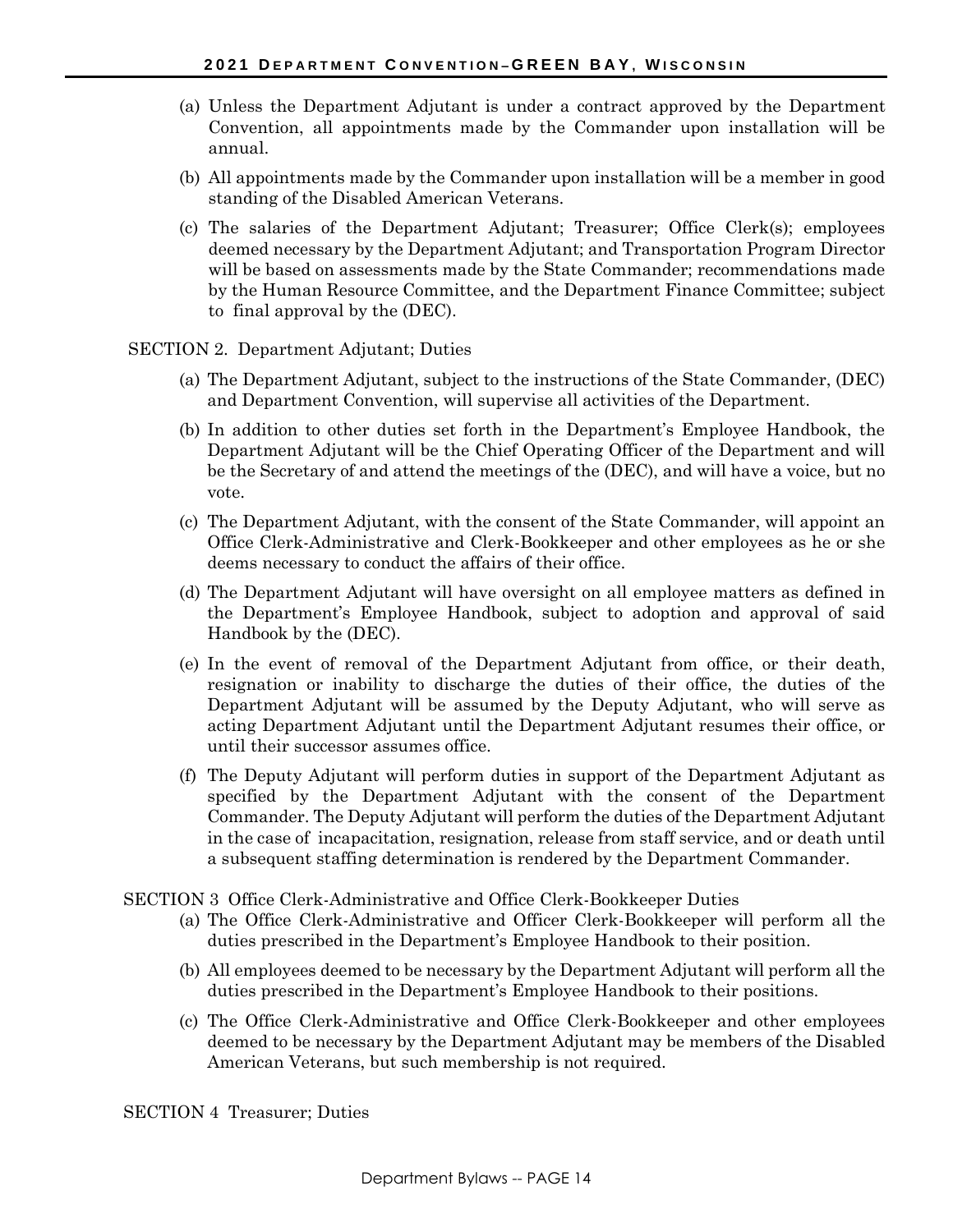- (a) The Department Treasurer will be the Chief Financial Officer of the Department and will perform all the duties as prescribed.
- (b) The Deputy Treasurer will perform duties in support of the Department Treasurer as specified by the Department Treasurer with the consent of the Department Commander. The Deputy Treasurer will perform the duties of the Department Treasurer in the case of incapacitation, resignation, release from staff service, and/or death until a subsequent staffing determination is rendered by the Department Commander.
- SECTION 5 Department Inspector; Duties
	- (a) The Department Inspector will, under the supervision and direction of the Department Commander, investigate any alleged violation of Chapter, Department or National Constitution and Bylaws, including but not limited to occurrences, which must impugn the integrity or reputation of the organization.
	- (b) The Department Inspector, at the direction of the Department Commander, will inspect and/or audit the books, records, and accounts of a chapter. He will insure that all fund raising and expenditure of said funds are in accordance with the relevant DAV National & Department of Wisconsin Constitution & Bylaws.
	- (c) Upon the completion of an investigation, inspection or audit, the Department Inspector will render a written report of his findings and recommendations to the Department Commander.
- SECTION 6 Transportation Program Director; Duties
	- (a) The Transportation Program Director (TPD), under the supervision and direction of the Department Commander, will perform all the duties as prescribed by the Department's Employee Handbook to their position.
- SECTION 7. Deputy Department Benefit Protection Team Leader; Duties
	- (a) The Deputy Department Benefit Protection Team Leader, under the supervision of the Department Benefit Protection Team Leader, will assist with traveling, hearings and other matters related to legislative issues that pertain to wounded, injured and ill veterans and their families.
	- (b) In the event of removal of the Department Benefit Protection Team Leader from office, their death, resignation or inability to discharge the duties of their office, the duties of the Department Benefit Protection Team Leader will be assumed by the Deputy Department Benefit Protection Team Leader, who will serve as acting Department Benefit Protection Team Leader until the Department Benefit Protection Team Leader resumes their office, or until their successor assumes office.

### **ARTICLE IX Department Executive Committee**

SECTION 1. The Commander, Senior Vice Commander, Junior Vice Commander, Judge Advocate, Benefits Protection Team Leader, all District Executive Committeemen and Immediate Past Commander will form a corporation board of directors, which will be known as the (DEC). The Department Adjutant will act as Secretary without a vote on questions before the committee.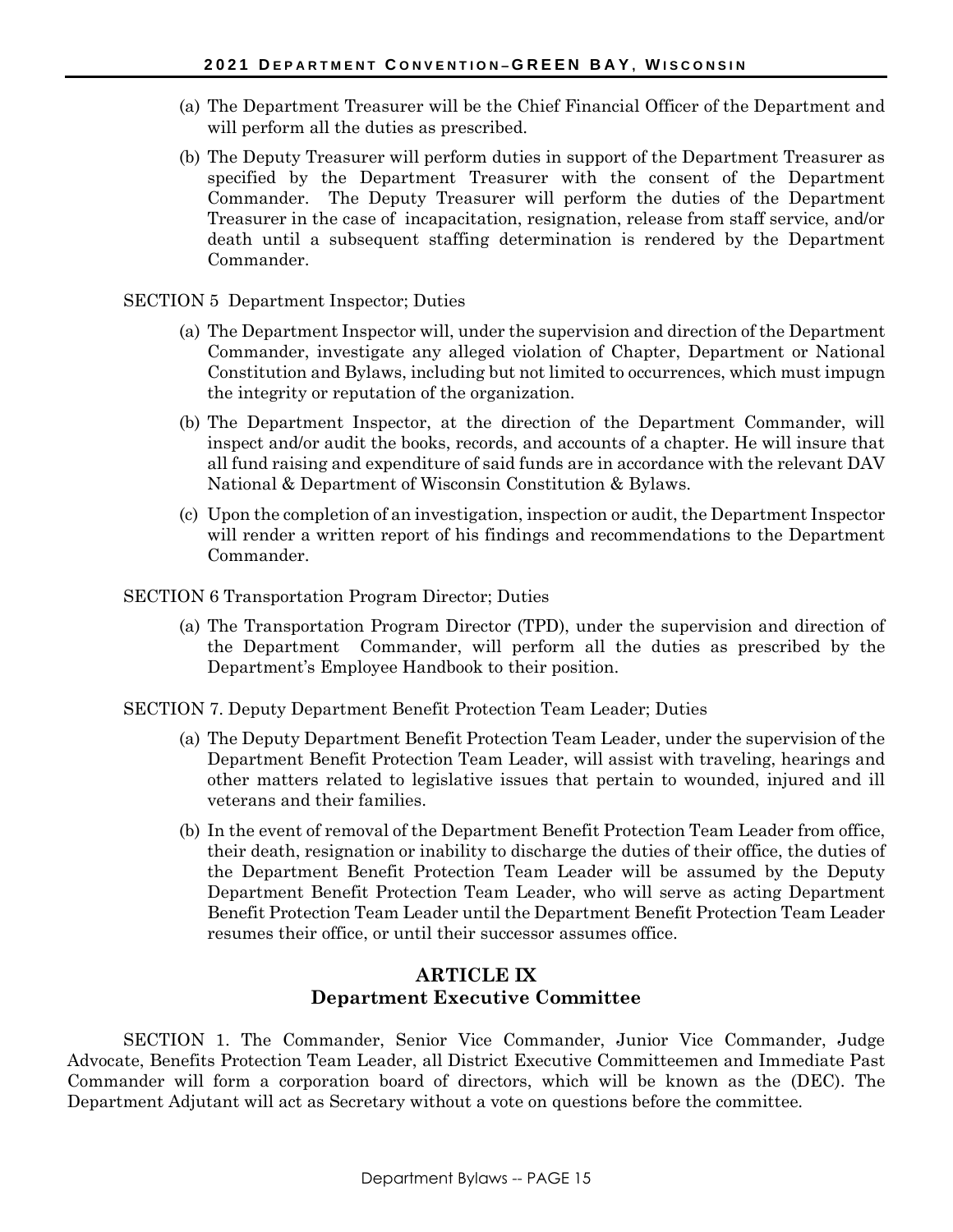SECTION 2. All members of the board will have a vote on all questions to be decided by the (DEC). A quorum will consist of a majority of the members privileged to vote.

SECTION 3. A (DEC) meeting will be held immediately following the adjournment of the Department convention in the convention city. Any business that cannot be completed at the meeting following adjournment of Department Convention will be completed by Executive Committee ballot at a later date. Additionally, a (DEC) will be held within forty-eight hours preceding the opening of the convention. For vital reasons as stated in a written notice at least ten days in advance of the meeting date to all members of the committee, the Commander, or any five members must call a special meeting of the (DEC), provided a majority of such committee will indicate in writing their intentions of attendance. Members who are unable to be present at such special meeting will have the privilege of submitting their vote on the question by mailing their ballot to the Department Adjutant.

SECTION 4. At its first meeting following the election and installation of Department Officers, the (DEC) will outline policies as a guide for executive administration; will act on the confirmation of all appointed officers and members of standing committees not otherwise provided for in the Constitution and Bylaws; and will initiate action as necessary to carry out all convention mandates and all provisions of the Constitution and Bylaws.

SECTION 5. Between conventions, all administrative, legislative, and executive matters not otherwise regulated by action of convention body or Department Constitution & Bylaws will be determined by a majority vote of the (DEC). Any member must submit questions which deemed to be of sufficient importance for (DEC) consideration, and with the Department Commander's approval, the Department Adjutant will prepare a ballot and notify all members of the vote on each question submitted.

SECTION 6. The (DEC) will require an audit by a certified public accountant, who lives where the department depository is located, for the purpose of determining the correct cash balance, legality of expenditures, outstanding indebtedness, and to file a tax return.

### **ARTICLE X Department Conventions**

SECTION 1. The legislative powers of this department will be vested in the annual department convention, which will be held in the month of June. Except as otherwise provided herein or provided by the convention delegation in its adopted rules, the latest edition of Robert's Rules of Order, as revised, will be used as a guide in the conduct of convention business.

SECTION 2. Each chapter of not less than ten members in good standing will be entitled to one delegate and one alternate in addition to one delegate and one alternate for each twenty-five members, or a major fraction thereof, for who state and national per capita tax has been received by the National Organization at least fifteen days prior to the opening of the convention; provided, however, that recognition as a delegate will not be extended to members of a chapter which is indebted to the department. Chapters will elect such delegates and alternates, and each Chapter Adjutant will make a correct report of the election to the Department Adjutant at least fifteen days prior to the convention.

SECTION 3. An alternate becomes a delegate in the absence of a delegate, but, unless he is acting as a delegate, he will not be allowed the privileges of voting and, except by consent of the convention, will not be allowed the privilege of speaking before the convention. With one or more delegates or acting delegates present from a chapter, such delegation will have power to cast the full number of votes of the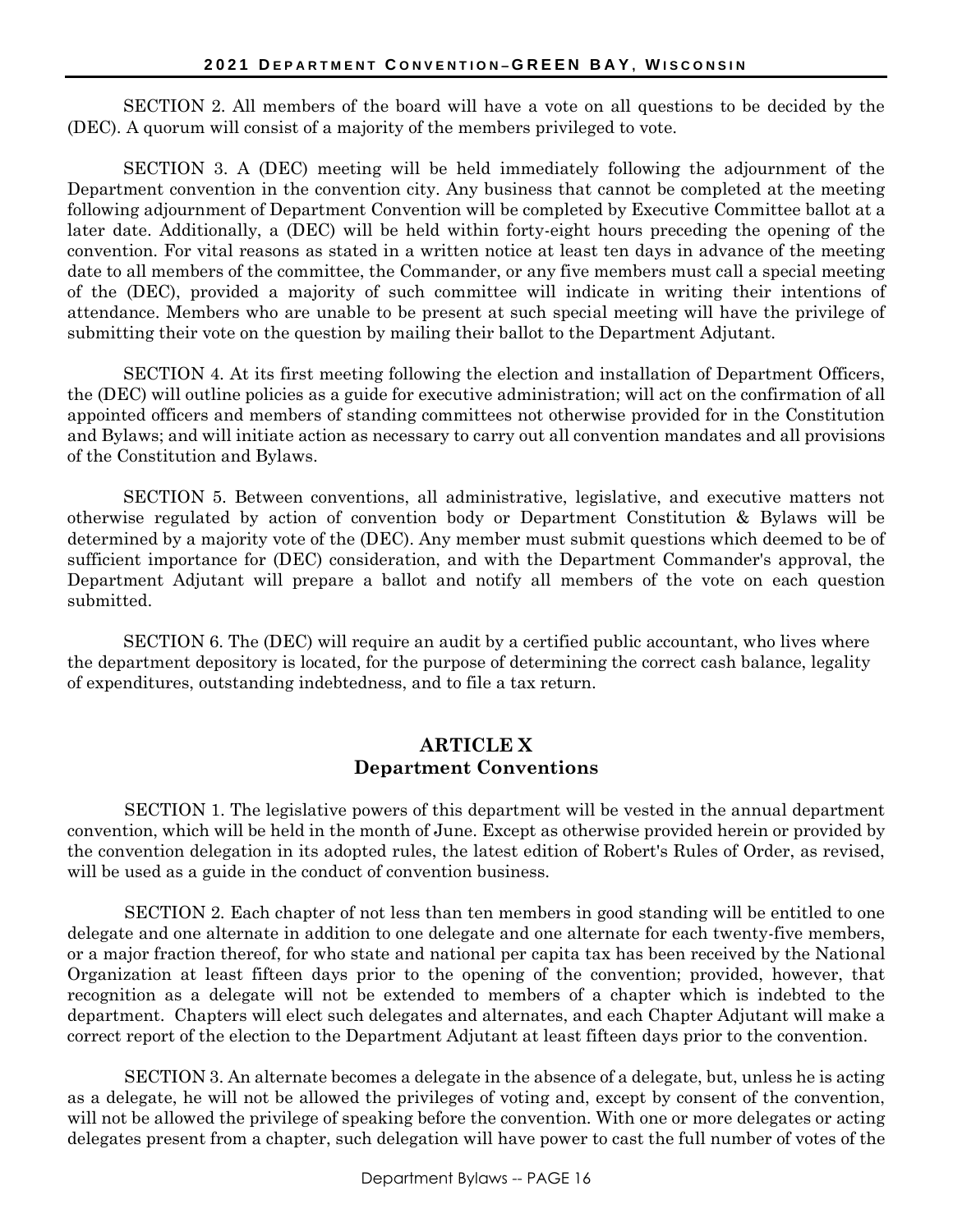chapter represented, and to cast such votes as each of those present desires. The votes to which the chapter is entitled to, will be divided equally among those delegates present. Membership figures, upon which voting is based, will be verified in writing by national headquarters in advance of the state convention.

SECTION 4. All elected department officers, all elected District Executive Committeemen, and the Immediate Past Department Commander will be recognized as convention delegates. Unless otherwise disqualified by provisions in this Constitution and Bylaws and except for the privilege of committee appointments, a Past Department Commander of this department, who is not an elected delegate, will have the privilege of voting upon all questions before a convention of this department.

SECTION 5. Delegates from a majority of all active chapters within the jurisdiction of this department will form a quorum for convention business.

SECTION 6. The rules in force at the close of a department convention will be the rules of a succeeding convention until amended by the convention body.

SECTION 7. In the call for a department convention, the (DEC) will have full power to provide the form of credentials necessary for recognition as delegates and alternate delegates and may recommend rules and regulations for the conduct of the convention business. A special department convention shall be called between annual conventions upon a written demand of a majority of the chapters within the jurisdiction of this department and after fifteen days' notice to all chapters of the department. At a special department convention the rules and voting strength will remain the same as were in force in the last annual department convention.

SECTION 8. Not later than the first business session, the Department Commander will announce the appointment of convention committees and their temporary chairperson, for the consideration of resolutions designed to benefit the organization or to promote the welfare of eligible veterans.

- (a) No committee will consist of less than three delegates, not more than one of whom must be from any one chapter. Each such committee will meet as soon as practical after appointments and at the call of the temporary chairman and shall elect a secretary and a permanent chairman. The committee secretary will promptly report the elections of the committee to the Department Adjutant. Each such committee will then be ready to consider all resolutions which must be properly referred to it by the Department Adjutant or by the convention, and it will report its recommendations to the convention.
- (b) All committees will exist for the duration of the convention. Convention committees will be designated as Credentials, Rules, Resolutions, Constitution and Bylaws, Finance and Dues, and such additional committees as may be appropriate to consider questions of legislation, place of convention, promotion of publicity, auxiliary coordination, rehabilitation and/or other proper objectives. The membership of these convention committees shall consist of two members of each respective standing committee,
- (c) With the assistance of the Department Adjutant, the Credentials Committee shall make out a roll call of Delegates, Department Officers and Past Department Commanders privileged to vote. The Credentials Committee shall determine ineligibility because of chapter indebtedness or other causes and shall determine the total number of votes to which each chapter is entitled. The Credentials Committee shall meet as necessity arises to consider the seating of delegates who claim a right to be seated. A discredited delegate shall have the right to appeal from action of the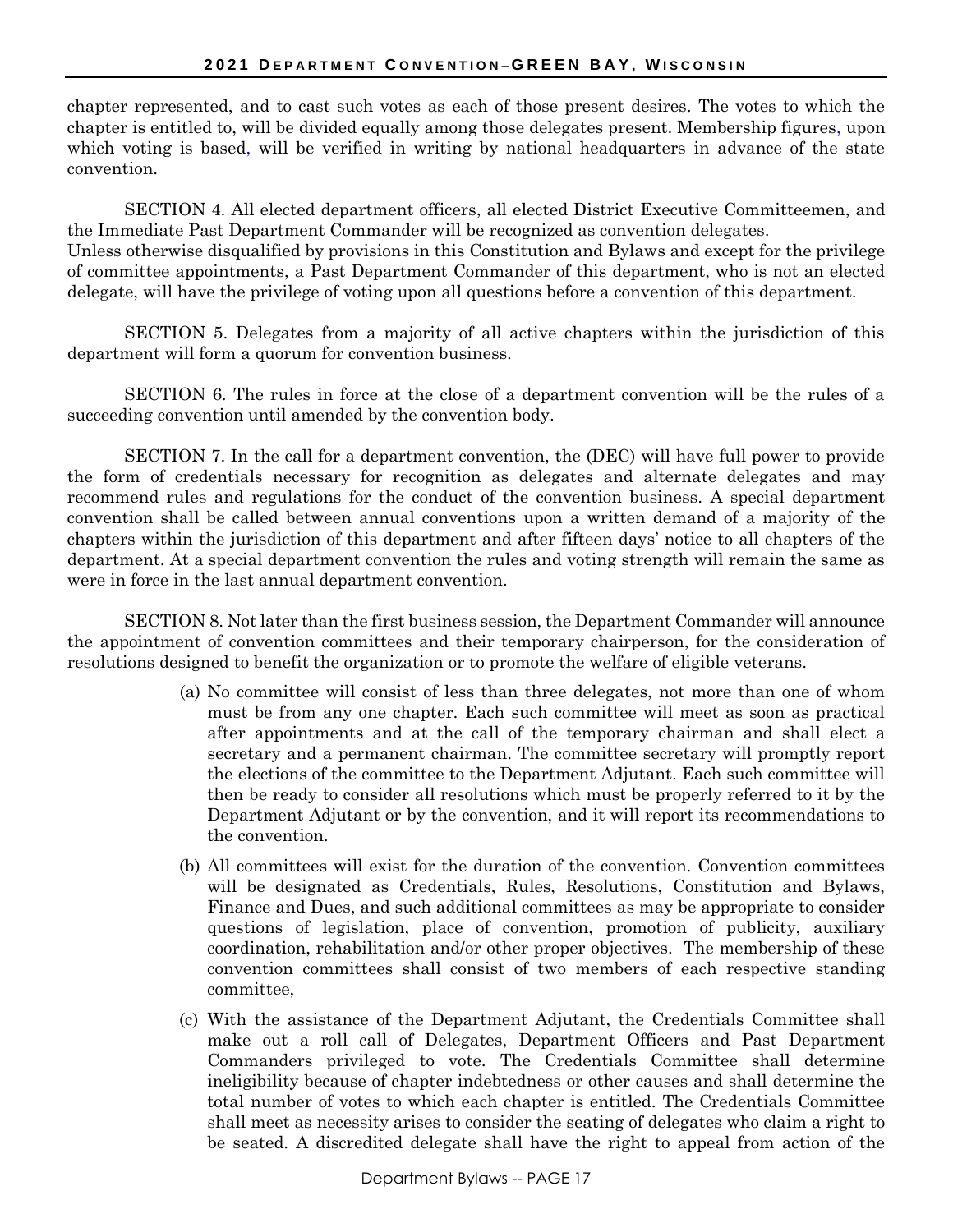Credentials Committee through consideration of this cause by the Convention body and subsequent vote. A Delegate's appeal to the Convention body will have the force of a motion and the presider/chair will call the vote, so long as the respective motion on the Delegate's appeal consideration has gained a second. Passage or failure of the motion on the Delegate's appeal consideration shall speak to the will of the Convention body and the presider/chair's ruling on the outcome vote on said motion shall stand without further appeal as the definitive ruling on the Delegate's appeal consideration. The Credentials Committee will adjust its roll call of Delegates based on said outcome vote of a Delegate's appeal consideration.

- (d) The Rules Committee will consider possible improvements in rules which were used in the conduct of business at the preceding convention, and it will report its recommendations to the convention as soon as practicable for adoption by the convention body.
- (e) The Resolutions Committee will consider all resolutions to which no special committee has been appointed. Unless otherwise provided, it will draft resolutions concerning appreciation, condolences and similar courtesies.
- (f) The Constitution and Bylaws Committee will report to the convention all resolutions which aim to alter the Constitution and Bylaws for a first reading at least six hours before such committee makes its final recommendation to the convention body.
- (g) The Finance and Dues Committee will consider all resolutions relating to state department finances. Upon such questions bring found that may affect the Constitution and Bylaws, the committee will promptly report its findings to the Constitution and Bylaws Committee. In the case of all other matters, it will make its recommendations to the convention body.
- (h) Except as otherwise provided herein, all convention committees will follow the procedures as contained in the rules adopted by the convention.

SECTION 9. Nothing in this Constitution and Bylaws will be construed to give any person the right to participate in any department convention unless he is a member in good standing of a chapter under the jurisdiction of this department.

### **ARTICLE XI Chapter Organization**

SECTION 1. Charters for new chapters within the jurisdiction of this department will be issued in accordance with the provisions of the National Constitution and Bylaws.

SECTION 2. Local chapters may adopt such provisions in their Constitution and Bylaws as its members deem advisable; provided, however, that no provision therein shall conflict with the National Constitution and Bylaws nor with those of this department. Each chapter will submit its Constitution and Bylaws or any amendments thereof firstly to Department Headquarters by way of the Department Judge Advocate and secondly to National Headquarters by way of the National Judge Advocate General for their review toward approval.

SECTION 3. The charter of any chapter or other subordinate unit of this department may be suspended or revoked under conditions specified throughout Article 6, Section 6.4 of the National Constitution and bylaws.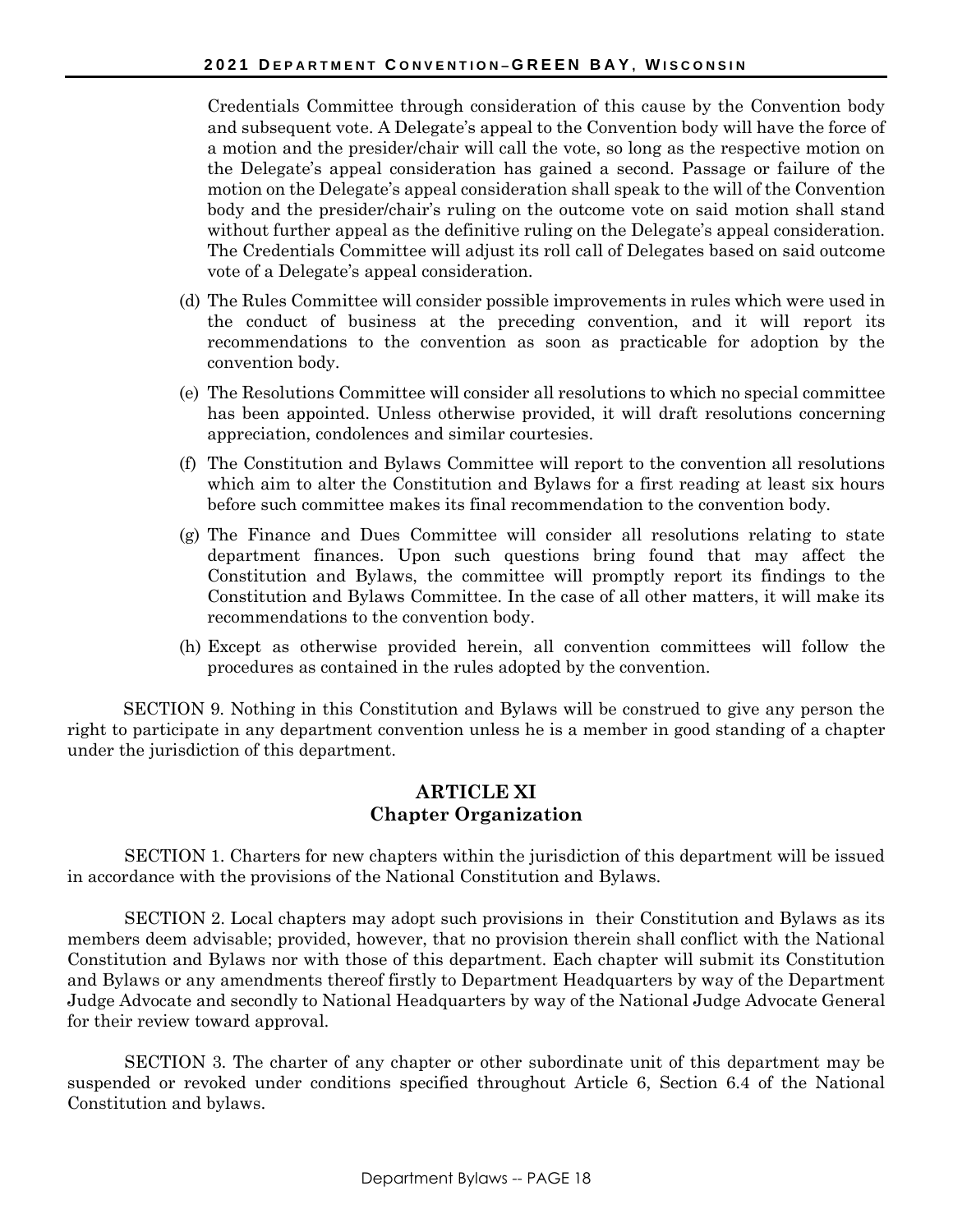### **ARTICLE XII Finances**

SECTION 1. The revenue of the department will be derived from distributions from the National Organization as derived from membership dues and fundraising programs, interest, grants from the Wisconsin Department of Veterans Affairs, chapter service fees, conventions and conferences and such other sources as defined in the annual budget of the department.

SECTION 2. To promote department activities and assist in the all media-related opportunities to promote the Department*,* each chapter will pay a service fee of \$1.50 per member, \$0.25 to be used for membership promotion, \$0.75 to be used for department administration, and \$0.50 to be set aside for utilization for media-related opportunities to promote the department*,* except for those members for which the department did not receive the annual Life Membership Fund per capita distribution from the National Organization. (It is mandatory that this service fee be paid to Department Headquarters by May 15th of each year and, the payment due to Department Headquarters from each chapter will be based on the membership report on the membership report as of April 30 of the applicable membership/accounting year.

SECTION 3. For defining fundraising activities, the information contained on the reverse side of the chapter charter will be the determining factor. Each chapter or other unit will advise the Department in advance of the inclusive dates to be covered in each such annual Forget-Me-Not Drive. Each annual Forget-Me-Not Drive will not exceed seven (7) days duration, without the consent of the DEC. Permission must be obtained from the National Executive Committee and the DEC before a chapter or other subordinate unit may engage in any other fund-raising campaign or business venture. No prior approval will be required for a fundraising project where it is expected that the gross receipts will be less than \$1,000.00, where no commissions are to be paid, and where solicitation of funds will be only by personal contact of friends of members. Violation of this restriction could subject such organization to revocation of its charter.

SECTION 4. All financial receipts of the department will be deposited in a bank selected by the Department Treasurer with the approval of the (DEC), and such depository will be informed by letter, over the signature of the Treasurer and Commander, that withdrawals will be only upon the basis of checks bearing those signatures.

SECTION 5. The voting of a salary to the Department Commander is prohibited by every departmental authority, nor will any expenses be allowed which have been determined by audit to seemingly take the place of a salary.

SECTION 6. All officers and committees will be prohibited from rendering bills of expense to the department after May 31st, except that such as may be specifically authorized by the Department Commander during that period.

SECTION 7. All chapters and other subordinate organizations and units of the DAV Department of Wisconsin are required to file an Annual Financial Report (AFR) with Department Headquarters by way of the Department Treasurer, and will do so in the time frame, which is consistent with that of Article 9, Section 9.3 of the National Constitution and Bylaws (ninety days after the close of the accounting year).

SECTION 8. All chapters and other subordinate organizations and units of the DAV Department of Wisconsin are required to submit their appropriate federal filing (i.e. 990-N) approval document to the Department Headquarters annually no later than November 15th.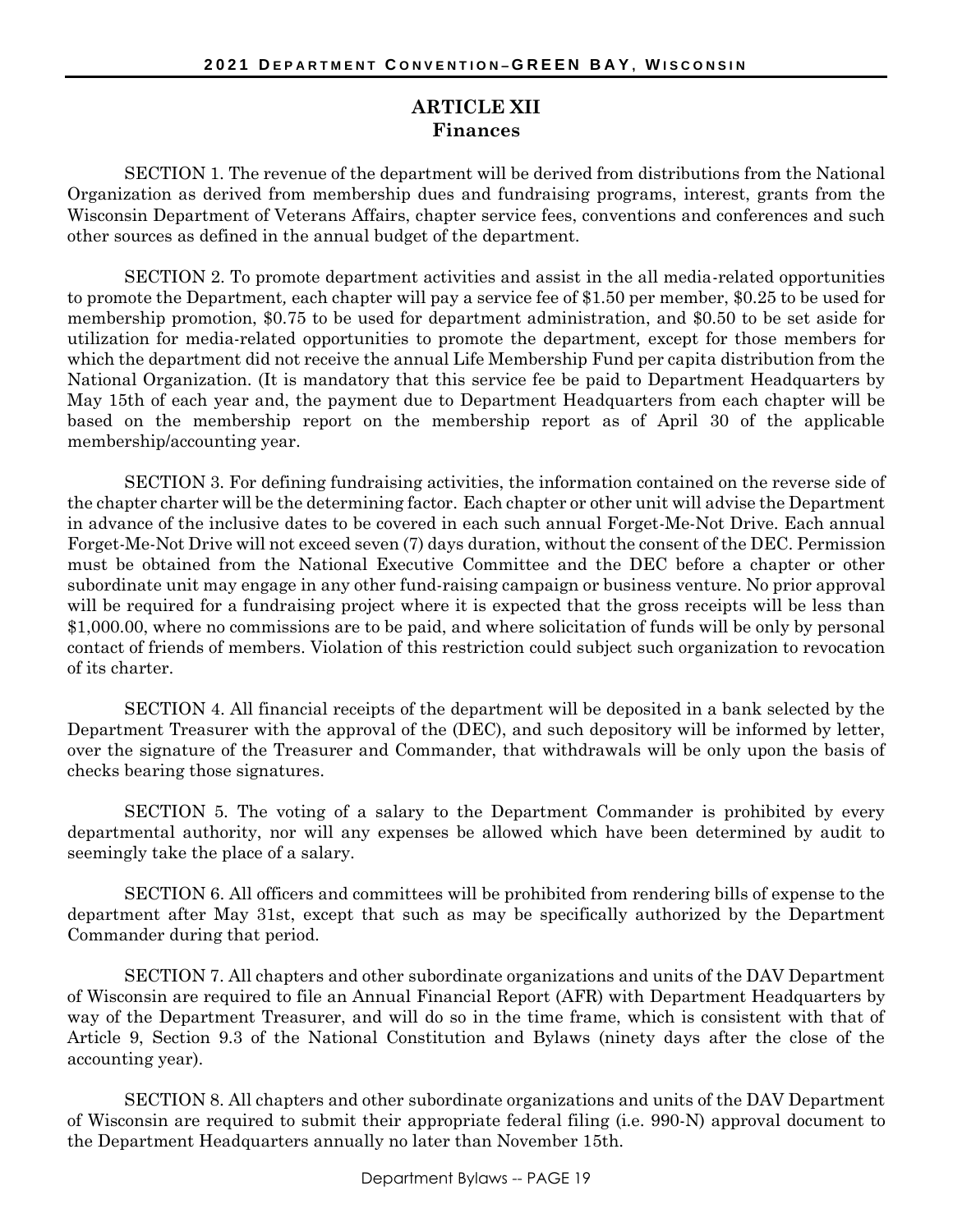### **ARTICLE XIII Policy**

SECTION 1. This organization will be non-political, nonpartisan and non-sectarian, and the name of this organization or any unit thereof will not be used in representing the desires or wishes of its membership in any political, partisan, sectarian, or labor dispute, except as hereinbefore provided. Nothing in this section will prohibit this organization or any unit thereof from participating in political issues, which have a direct bearing upon the welfare of America's disabled veterans.

SECTION 2. In accordance with Section 163.01, Wisconsin Statutes, this organization must conduct bingo games, provided that the net proceeds of this fundraising activity are used for the promotion of social welfare, and/or payment of a mortgage and not net income inured to the benefit of a private individual.

SECTION 3. This Corporation is not organized for profit. It will issue no stock. No part of its earnings will inure to the benefit of any individual. No member will have any pecuniary interest in any income, earnings, assets or property of the Corporation, nor will any part thereof be withdrawn or distributed to any of its members.

### **ARTICLE XIV Department Official Representation**

SECTION 1. The Department Commander, or in the event they are unable to attend, the Department Sr. Vice Commander, will be the delegate of the Department of Wisconsin, at the National Convention of this organization. In the event neither the Commander nor the Sr. Vice Commander is able to attend the National Convention, the (DEC) will, by mail recorded ballot, elect an official department delegate. The (DEC) will appropriate an amount sufficient to reimburse the official delegate to the National Convention for the necessary expense incurred by their attendance, as well as, for the necessary expense incurred by any and all other department officers attending the National Convention as should be authorized by majority approval of the DEC.

SECTION 2. In accordance with Wisconsin State Statutes 15.497 (2); 13.172 (2); 15.09; and 45.03 (3), the Department Commander will annually appoint a department representative to the Wisconsin Department of Veterans Affairs (WDVA) Committee on Veterans Programs (COVP) to a one year term, expiring on July 1st of the succeeding year, subject to the majority approval of the DEC. In the event of the appointed department COVP representative's death, resignation or inability to discharge the proper duties of the position, the Department Commander will appoint a replacement to fill the unexpired term, subject to approval by majority vote of the DEC.

SECTION 3. Representatives of the department who attend meetings of advisory boards to a state or federal governmental body, and who is in receipt fees and/or expense reimbursement from the state of federal government for such attendance will be appropriated only per diem allowance from the department, when overnight accommodations are required and are not reimbursed for such expenses by the state or federal governmental bodies.

SECTION 4. The Department Finance Committee will annually recommend to the (DEC), the amount to be reimbursed for expenses incurred as a result of duties performed at the request of the Department Commander. Consideration will be given to the available resources of the Department at the beginning of each accounting year.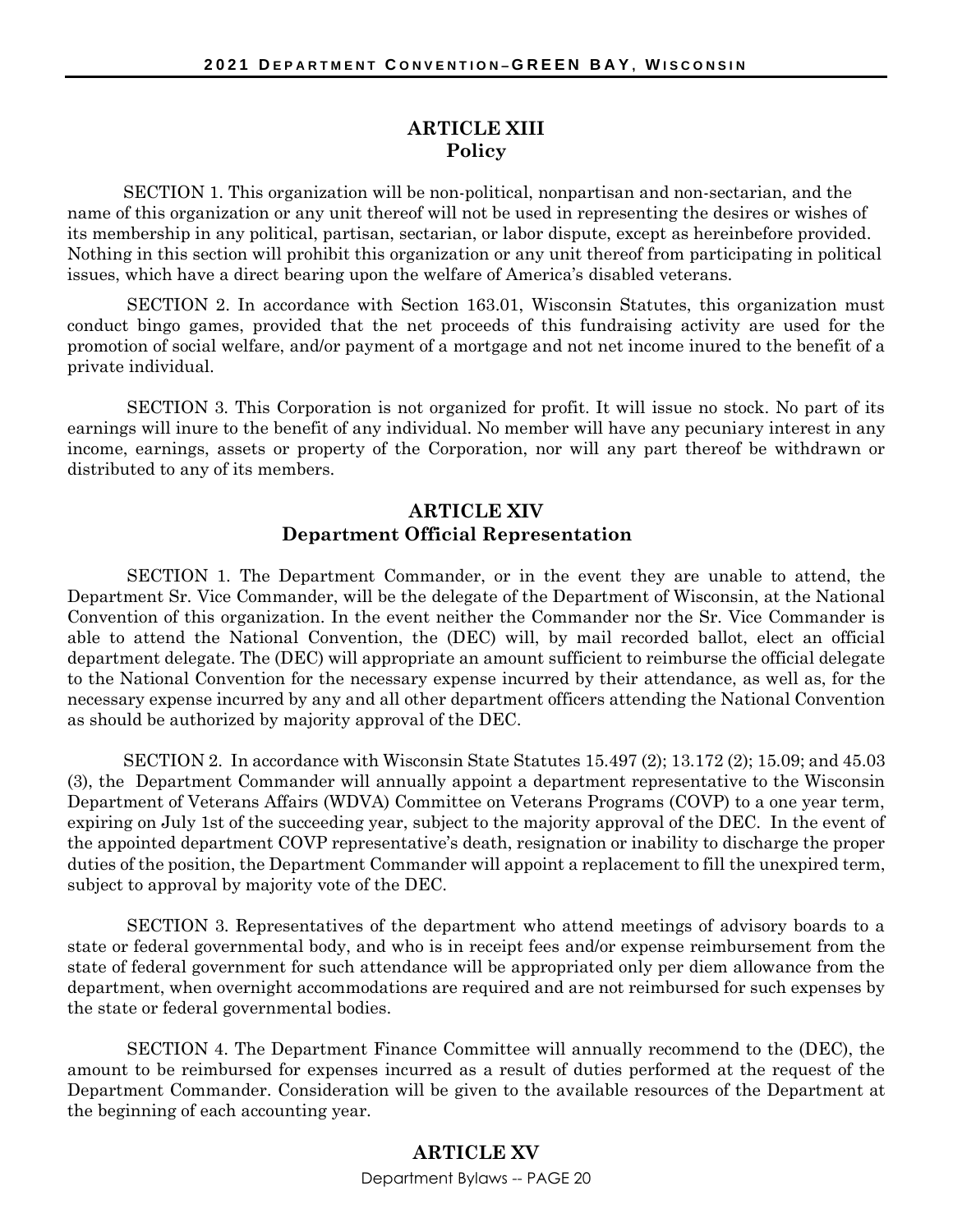#### **Uniform Regulations**

SECTION 1. During their term of office, all elected and appointed officers, of the Department of Wisconsin will be entitled to wear a white cap with the name of the office inscribed thereon. The Department Headquarters will furnish these caps.

SECTION 2. PDCs in good standing within the jurisdiction of this department shall wear a blue and gold cap as prescribed by the National Constitution and Bylaws, the initial cap being provided for at department expense and presented on the event of the change of command ceremony at the close of the outgoing Department Commander's term of office and the start of the newly elected Department Commander's term of office at the Department Convention.

#### **ARTICLE XVI Amendments**

SECTION 1. This Constitution and Bylaws may be amended at any Department Convention by a vote of a two-thirds majority of the registered delegates assembled at Convention, at the time of voting, provided that a quorum is present, and provided, that the proposed amendments have been submitted to Department Headquarters by way of the Department Adjutant prior to May 10<sup>th</sup> preceding department convention, who will in turn submit copies of any and all submitted resolutions to each member of the standing committee on Constitution and Bylaws by May 15th preceding department convention, and provided that said resolutions shall have been read on the floor of the convention before the assembled convention body at least six hours before the final vote on each amendment is called thereof.

SECTION 2. To the extent to which any of the provisions of this Constitution and Bylaws are, or must at any time become, inconsistent or in conflict with the provisions of the Constitution and Bylaws and lawful mandates, decisions, rules and regulations of the National Constitution & Bylaws, NEC Regulations & Boards of Directors Information of the National Organization, as now in force or as hereafter amended or adopted, this instrument will be deemed amended as to conform thereto.

### **ARTICLE XVII Subordinate Units and Affiliated Entities**

SECTION 1. This department recognizes the need for assistance in being able to effectively carry out the objectives of the National Organization of the Disabled American Veterans and encourages the establishment of units of' the Disabled American Veterans Auxiliary (DAVA) Department of Wisconsin. The membership of such units will consist of members as listed as eligible in the most recent DAVA National Constitution and Bylaws, such eligibility extended to Gold Star relatives of former United States military veterans who were killed or have since died as either a direct or indirect result of exacerbation of their disabling conditions(s), to the spouses, children, grandchildren, and great grandchildren of members of the DAVA and, further, to any woman or man who is eligible for membership in the DAV.

SECTION 2. This department shall also recognize all other subordinate units and affiliated entities established through the authority of the Department Constitution and Bylaws as well as the National Constitution and Bylaws.

SECTION 3. All officially recognized subordinate units and affiliated entities shall make a report at the annual DAV Department Convention, including providing the AFR for the end of the current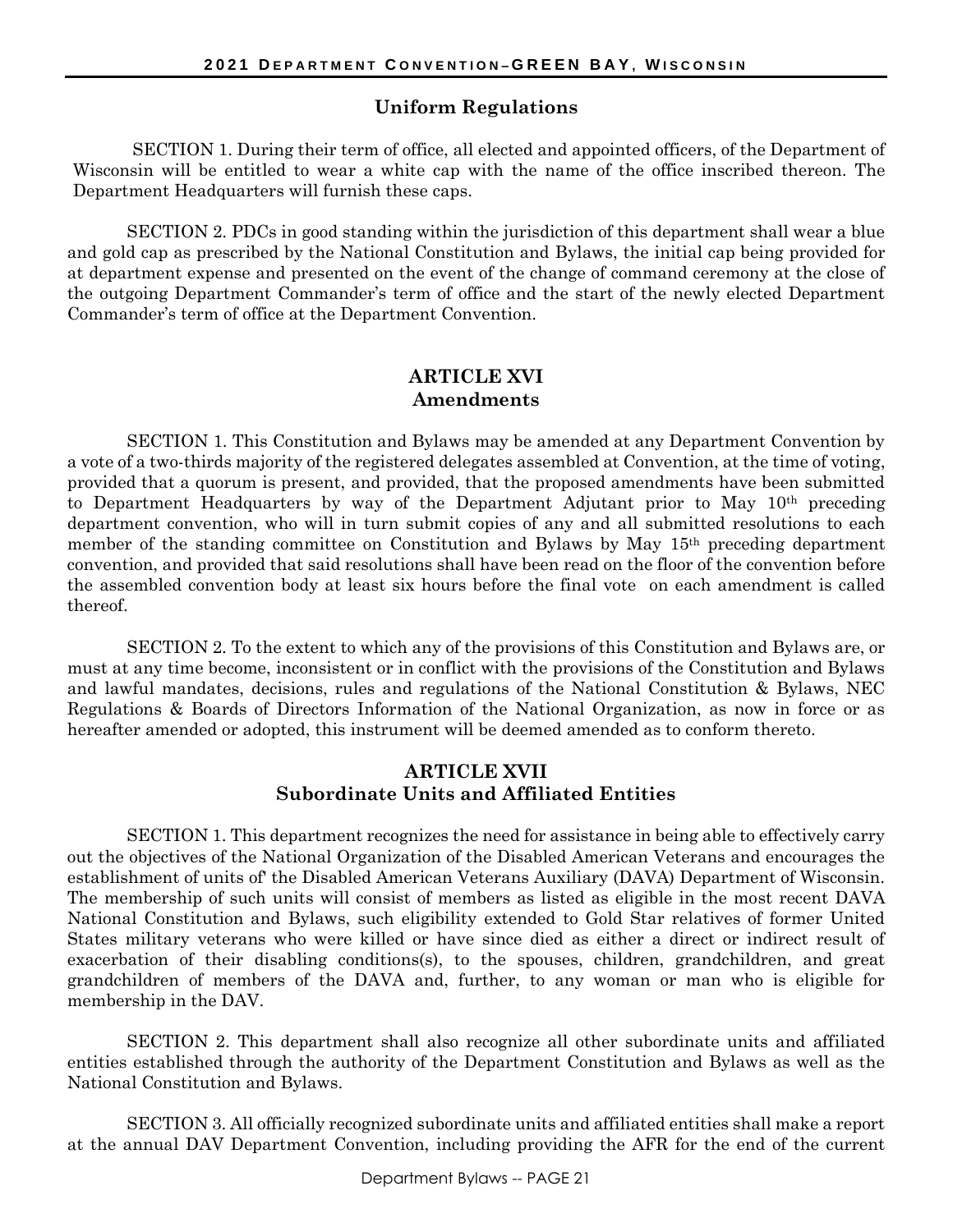accounting year, and will be subject to department mandates as well as both the Department and National Constitutions and Bylaws.

SECTION 4. The DAV Department of Wisconsin Foundation is authorized to solicit donations from private foundations, corporations, limited liability corporations (LLCs), as well as some members of the general public that are receptive to providing donations and grants to 501 c(3) charitable organizations. This authorization is subject to such restrictions as may be provided for in the DAV National Constitution and Bylaws as well as provisions set forth in.

SECTION 5. No groups of members of this department other than those officially recognized in this Constitution and Bylaws or authorized by express permission by means of majority of the DEC shall be allowed to collect dues or conduct fundraising campaigns. Violation of this section will be sufficient cause for recommendation to the National Organization for expulsion from the Disabled American Veterans or its subordinate units and affiliated entities in accordance with the prevailing Constitution and Bylaws.

### **ARTICLE XVIII Parliamentary Rules**

SECTION 1. In the absence of any specific rule of procedure, Robert's Rules of Order (Latest Revision) will be used as a guide by the (DEC), by the chairman of a convention or conference, by Department Parliamentarian, by the department convention, conference or other official business meeting and by any subordinate units and affiliated entities within the jurisdiction of the department.

## **Article XIX Department Publication**

Section 1. The Department of Wisconsin shall have published, an official publication. The publication shall be under the control of the department and the responsibility shall be with the Media Committee. This committee shall be in charge of the content of the publication. The publication shall be added to the list of Department of WI Programs contributions from the Chapters of the Department. All funds shall be deposited through the Department Treasurer in the general account and the Department Adjutant shall be fully advised as to all activities of the committee. The Members of the Committee shall not be paid.

## **ARTICLE XX Department Meetings, Conventions, and other functions**

SECTION 1. All meetings, conventions and other functions that take place within the jurisdiction of the DAV Department of Wisconsin and involve more than one chapter and/or unit, will be held at a location that is accessible to all members of the department and auxiliary and/or other subordinate units or affiliated entities, if applicable. Access will include ADA compliant entrances/exits and bathrooms.

## **ARTICLE XXI Bar or Lounge Operations and Ancillary Income**

SECTION 1. The Department has the authority to approve the revenue of all its Chapters in accordance with Article 15, Section 15.3, Para. 1 of the National Bylaws.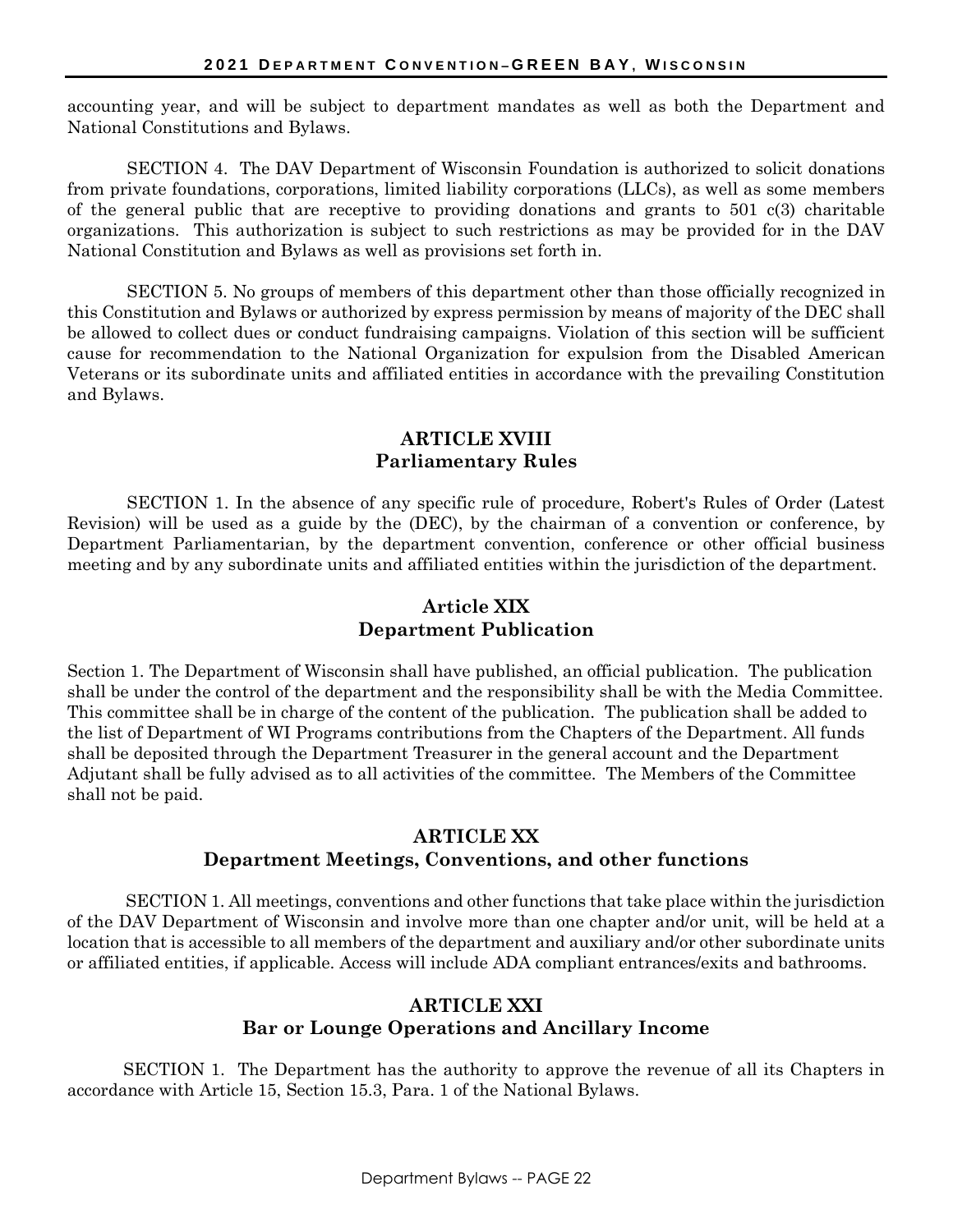SECTION 2. Since the need to assist disabled veterans and their families is greater than ever, Bar or Lounge Operations of our Chapters have the capacity and potential to earn funds for their betterment.

SECTION 3. Additionally, Ancillary Income of our Chapters, i.e. video games, property rentals, miniature golf courses, driving ranges, bingos, raffles, etc. also have the capacity and potential to earn funds for their betterment.

SECTION 4. Income derived from Chapter Bar or Lounge Operations and/or Ancillary Income, approved by the Department, will be used to support DAV programs that provide a direct and substantial benefit to disabled veterans, their dependents and survivors in accordance with National Executive Committee or NEC Regulation 4.

SECTION 5. Since the betterment of disabled veterans and their families is paramount to our mission, the net income of all Chapter Bar or Lounge Operations and Ancillary Income will be divided as follows:

- (a) A third of the net income will go towards DAV Department of Wisconsin projects and programs, i.e. New Van Fund, Hospital Fund, Transportation Fund, DAV Day at King Day Home, DAV Day at Chippewa Falls Home, DAV Day at Union Grove Home, etc
- (b) A second third of the net income will stay in the chapter to support DAV programs that provide direct and substantial benefits to disabled veterans, their dependents and survivors, i.e. veteran programs at VA Medical Center in Milwaukee, Madison, Tomah, Minneapolis, and Iron Mountain; and veteran programs at the State of Wisconsin Veterans Homes at King, Chippewa Falls and Union Grove
- (c) The last third of the net income shall be used for operating expenses.

SECTION 6. The division of net income derived from Bar or Lounge Operations and Ancillary Income as directed in Section 5 of this article, will begin on July 1, 2001.

SECTION 7. Chapter Bar or Lounge Operations must not operate at a loss; be subsidized by the Chapter with assessments of members or by income derived for the purpose of rendering service to disabled veterans and their dependents. This is in accordance with NEC Regulation 4 entitled Bar, Lounge or Bingo Operations.

SECTION 8. After July 1, 2011, all Chapter Bar or Lounge Operations and Ancillary Income will be considered a fundraising campaign and will need DEC majority vote approval annually for each subsequent accounting year: July1-June 30, in accordance with Article XII of the Department Constitution and Bylaws.

- (a) Department approval will be based on the AFR filed by the chapter having a Bar Lounge Operation with the department within (90) days following the close of accounting year, on June 30th, as directed in Article 9, Section 9.3, Para.1 of the National Constitution and Bylaws.
- (b) A chapter having a Bar or Lounge Operation and/or Ancillary Income and the exhibition of failure to divide the net income, as directed in Section 5 of this Article, will result in the review of said chapter's operations and/or audit of the chapter's financial statements and records as directed by the Department Commander and/or Executive Committee and, subject to the discretion of the Department Commander